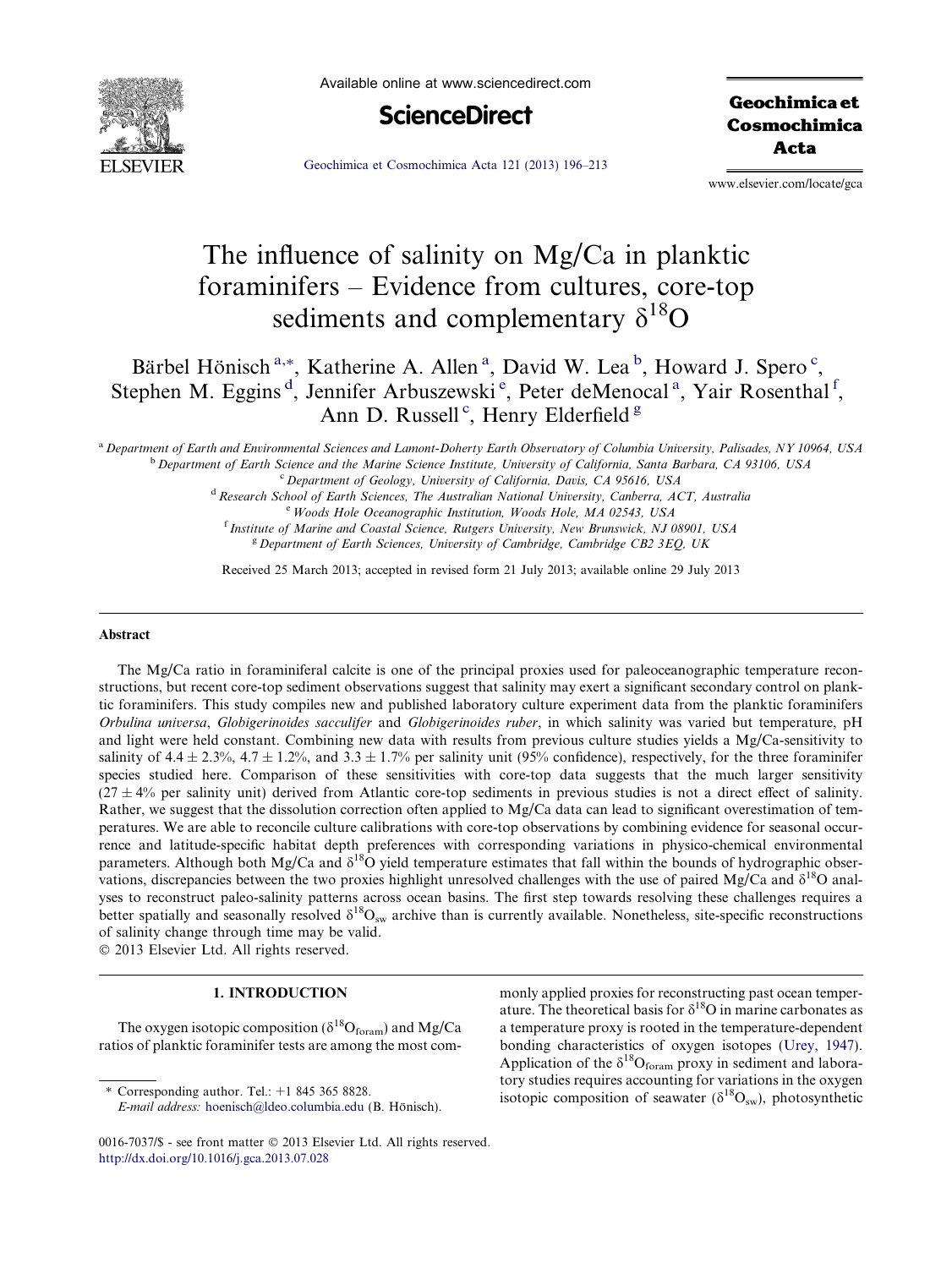activity in symbiont-bearing species, and marine carbonate chemistry (for a summary, see [Bemis et al., 1998](#page-15-0)). In contrast, the mechanism underlying the temperature sensitivity of Mg/Ca is not as well understood. The substitution of  $Mg^{2+}$  into marine calcites is thermodynamically favored at higher temperatures [\(Chave, 1954; Mucci, 1987; Oomori](#page-15-0) [et al., 1987; Koziol and Newton, 1995](#page-15-0)), but the observed temperature response in foraminiferal calcite is much larger than predicted by theory (i.e.  $9\%$  per °C versus 1–3% per °C, [Lea et al., 1999; Anand et al., 2003\)](#page-15-0). In addition, planktic foraminifers discriminate heavily against the incorporation of  $Mg^{2+}$  into their calcite skeletons, such that their  $Mg/Ca$ ratio is 1–2 orders of magnitude lower (e.g., [Lea et al.,](#page-15-0) [1999](#page-15-0)) than inorganically precipitated calcite ([Oomori et al.,](#page-16-0) [1987](#page-16-0)). The discrepancy between theory and observations indicates that the empirical relationship is influenced by additional environmental parameters and/or physiological vital effects.

Laboratory culture experiments that isolate the effects of individual environmental parameters have been used to identify secondary controls on Mg/Ca uptake into planktic foraminifer tests. For instance, [Lea et al. \(1999\)](#page-15-0) observed a negative relationship between seawater-pH and Mg/Ca uptake, although it was later determined that this effect is greater at lower-than-modern seawater-pH [\(Russell et al.,](#page-16-0) [2004](#page-16-0)). Laboratory culture experiments have also established that salinity exerts a small effect on Mg/Ca, which increases by 4–8% per salinity unit [\(Nu¨rnberg et al., 1996; Lea](#page-16-0) et al., 1999; Kısakürek et al., 2008; Dueñas-Bohórquez [et al., 2011](#page-16-0)). Recent core-top sediment studies, however, suggest that the Mg/Ca sensitivity to salinity is much greater than that measured in culture experiments, up to 59% per salinity unit [\(Ferguson et al., 2008; Mathien-Blard and](#page-15-0) [Bassinot, 2009; Arbuszewski et al., 2010\)](#page-15-0). Although data by [Ferguson et al. \(2008\)](#page-15-0) have been questioned due to the presence of a Mg-rich post-depositional calcite precipitate on Mediterranean foraminifer tests ([Hoogakker et al.,](#page-15-0) [2009; Mathien-Blard and Bassinot, 2009](#page-15-0)), the comprehensive study by [Arbuszewski et al. \(2010\)](#page-15-0) suggests a large 27% sensitivity to salinity for the tropical planktic foraminifer Globigerinoides ruber where ambient salinity exceeds 35. This latter assessment was based on a comparison of Mg/ Ca and  $\delta^{18}O_{\text{form}}$  data obtained from the same samples of pooled foraminifera tests, in which  $\delta^{18}O_{\text{form}}$  compositions appeared to agree with mean annual SST ([Arbuszewski](#page-15-0) [et al., 2010](#page-15-0)). [Arbuszewski et al. \(2010\)](#page-15-0) quantified the salinity effect by calculating 'Mg-excess': i.e. that part of the Mg/ Ca-signal that deviates from  $\delta^{18}O_{\text{form}}$ -temperature estimates. They also derived an independent Mg/Ca sensitivity to temperature of 4.8  $\pm$  0.8% per °C, which is  $\sim$ 50% of the temperature sensitivity observed in culture experiments and less than 20% of their inferred salinity control.

In this study we present data from a suite of new culture experiments to verify and extend previous experimental results used to establish the salinity dependence of foraminiferal Mg/Ca. Because our new data corroborate previous laboratory results, we present a detailed analysis of alternative ecophysiological explanations for the core-top sediment results of [Arbuszewski et al. \(2010\)](#page-15-0) and [Mathien-](#page-16-0)[Blard and Bassinot \(2009\),](#page-16-0) which is based on known

temperature, salinity and biological effects on these proxies. Instead of a strong salinity effect on Mg/Ca, we find that both Mg/Ca and  $\delta^{18}O_{\text{form}}$ -derived temperatures of G. ruber are consistent with its preference for growth during the warm summer season at higher latitudes.

#### 2. METHODS

#### 2.1. Planktic foraminifer culturing

The temperate-subtropical Orbulina universa and tropical Globigerinoides sacculifer and G. ruber (pink) were cultured at the Wrigley Institute for Environmental Studies (WIES) on Santa Catalina Island, California, in July/August 2008, and at the University of Puerto Rico's Marine Sciences Center on Isla Magueyez (MSCIM) during March and April 2010, respectively. The experiments are the same as described in [Allen et al. \(2011, 2012\)](#page-15-0). Juvenile foraminifers were hand-collected by SCUBA divers either 3 (WIES) or 13 km (MSCIM) offshore and at 3–5 m water depth. Immediately after collection foraminifers were brought to the laboratory, where each individual was identified and its largest test dimension measured by light microscopy. If the foraminifers did not already hold prey in their spines, they were fed a 1-day old brine shrimp (Artemia salina). Specimens were then transferred into individual culture jars that contained the experimental seawater. Jars were sealed with Parafilm $^{\circledR}$  and tight-fitting lids to prevent gas exchange and evaporation.

The seawater used in these experiments was collected at the dive sites, filtered  $(0.45 \mu m)$ , and salinity modified by either adding deionized water to reduce salinity or by partial evaporation under a heat lamp to increase salinity. Salinity was measured with an Orion Star Thermo Scientific conductivity meter (salinity resolution  $= \pm 0.1$ ) and ranged between 29.9 and 35.4 in the O. universa experiments, and between 33.0 and 40.0 in the G. sacculifer and G. ruber experiments. In addition to salinity, we also measured alkalinity and pH at the beginning and end of each experiment using a Metrohm 809 open cell autotitrator and pH meter calibrated against NIST buffers and Dickson-certified alkalinity standards. The culture jars were then placed in circulating temperature-controlled water baths, where temperature was kept at  $22 \pm 0.3$  °C in the *O. universa* experiments and at  $26 \pm 0.3$  °C in the *G. sacculifer* and *G. ruber* experiments [\(Table 1\)](#page-2-0). These conditions are similar to the seawater temperature measured during foraminifer collection at the respective sites. The constancy of the temperature in the baths was monitored by HOBO Tidbi $T^{\infty}$  temperature loggers every 5 min. Because all three species are symbiont-bearing, the baths were illuminated on a 12-h light/ dark cycle with cool-white fluorescent lamps, whose output (>300 µmol photons  $m^{-2}$  s<sup>-1</sup>) exceeds the light saturation level  $(P_{max})$  of the symbionts [\(Jørgensen et al., 1985;](#page-15-0) [Rink et al., 1998\)](#page-15-0). Light levels were monitored with a Biospherical Instruments QSL-2200 scalar PAR irradiance sensor. Foraminifers were observed daily with a hand lens and fed a freshly hatched brine shrimp every other day until each individual underwent gametogenesis. At that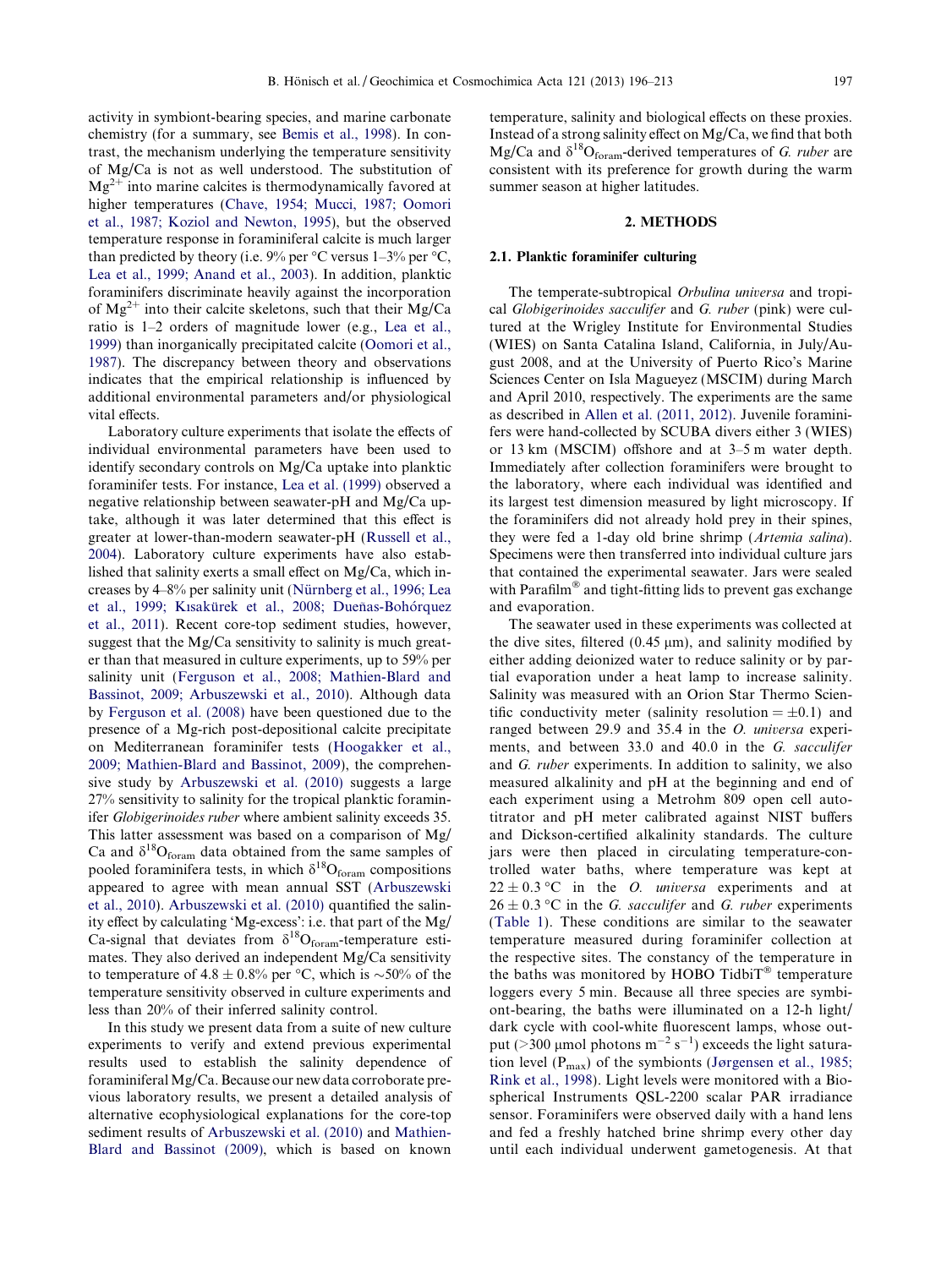Table 1 Mg/Ca results from these and previously published culture experiments.

|                       | Salinity | Temperature<br>$(^{\circ}C)$ | Mg/Ca<br>(mmol/<br>mol) | Analytical<br>uncertainty<br>(mmol/mol) | $Mg/Ca_T$<br>(mmol/<br>mol) | $Mg/Ca_{CI}$<br>(mmol/<br>mol) | Study                          |
|-----------------------|----------|------------------------------|-------------------------|-----------------------------------------|-----------------------------|--------------------------------|--------------------------------|
| G. sacculifer         | 26.0     | 26.5                         | 1.59                    | 0.31                                    | 1.42                        |                                | Nürnberg et al. (1996)         |
| G. sacculifer, Ch. 18 | 30.0     | 26.0                         | 4.42                    | 1.30                                    |                             |                                | Dueñas-Bohórquez et al. (2011) |
| G. sacculifer, Ch. 19 | 30.0     | 26.0                         | 3.16                    | 0.24                                    | 3.16                        |                                | Dueñas-Bohórquez et al. (2011) |
| G. sacculifer         | 33.0     | 25.7                         | 3.55                    | 0.07                                    | 3.67                        |                                | This study                     |
| G. sacculifer         | 35.0     | 26.5                         | 3.81                    | 1.17                                    | 3.64                        |                                | Nürnberg et al. (1996)         |
| G. sacculifer         | 35.0     | 26.5                         | 3.91                    | 1.99                                    | 3.74                        |                                | Nürnberg et al. (1996)         |
| G. sacculifer         | 35.4     | 25.7                         | 3.76                    | 0.08                                    | 3.87                        |                                | This study                     |
| G. sacculifer         | 35.4     | 25.7                         | 3.90                    | 0.08                                    | 4.00                        |                                | This study                     |
| G. sacculifer, Ch. 18 | 36.0     | 26.0                         | 5.16                    | 0.63                                    |                             |                                | Dueñas-Bohórquez et al. (2011) |
| G. sacculifer, Ch. 19 | 36.0     | 26.0                         | 3.80                    | 0.86                                    | 3.80                        |                                | Dueñas-Bohórquez et al. (2011) |
| G. sacculifer, Ch. 18 | 39.0     | 26.0                         | 5.03                    | 1.34                                    |                             |                                | Dueñas-Bohórquez et al. (2011) |
| G. sacculifer, Ch. 19 | 39.0     | 26.0                         | 4.56                    | 0.96                                    | 4.56                        |                                | Dueñas-Bohórquez et al. (2011) |
| G. sacculifer         | 40.0     | 25.3                         | 5.00                    | 0.10                                    | 5.24                        |                                | This study                     |
| G. sacculifer         | 40.0     | 26.5                         | 7.29                    | 1.06                                    | 7.12                        |                                | Nürnberg et al. (1996)         |
| G. ruber (w)          | 32.1     | 24.0                         | 3.60                    | 0.15                                    | 4.19                        |                                | Kısakürek et al. (2008)        |
| $G.$ ruber $(p)$      | 33.0     | 25.7                         | 3.88                    | 0.08                                    | 3.99                        |                                | This study                     |
| $G.$ ruber $(w)$      | 35.0     | 24.0                         | 3.80                    | 0.15                                    | 4.39                        |                                | Kısakürek et al. (2008)        |
| $G.$ ruber $(p)$      | 35.4     | 25.7                         | 4.00                    | 0.08                                    | 4.09                        |                                | This study                     |
| $G.$ ruber $(w)$      | 38.0     | 24.0                         | 4.70                    | 0.15                                    | 5.29                        |                                | Kısakürek et al. (2008)        |
| G. ruber (p)          | 40.0     | 25.3                         | 5.03                    | 0.10                                    | 5.25                        |                                | This study                     |
| $G.$ ruber $(w)$      | 40.7     | 24.0                         | 5.50                    | 0.15                                    | 6.09                        |                                | Kısakürek et al. (2008)        |
| $G.$ ruber $(w)$      | 44.3     | 24.0                         | 5.10                    | 0.15                                    | 5.69                        |                                | Kısakürek et al. (2008)        |
| O. universa           | 27.0     | 22.0                         | 5.68                    | 3.97                                    | 5.68                        | 4.24                           | Lea et al. (1999)              |
| O. universa           | 29.9     | 22.1                         | 7.03                    | 0.20                                    | 6.96                        | 6.08                           | This study                     |
| O. universa           | 29.9     | 22.1                         | 6.35                    | 0.18                                    | 6.29                        | 5.40                           | This study                     |
| O. universa           | 31.5     | 22.3                         | 7.49                    | 0.21                                    | 7.29                        | 6.47                           | This study                     |
| O. universa           | 31.5     | 22.3                         | 8.17                    | 0.23                                    | 7.96                        | 7.15                           | This study                     |
| O. universa           | 33.0     | 22.0                         | 8.89                    | 1.96                                    | 8.89                        | 8.41                           | Lea et al. (1999)              |
| O. universa           | 33.3     | 22.3                         | 10.20                   | 0.29                                    | 10.00                       | 9.50                           | This study                     |
| O. universa           | 33.3     | 22.3                         | 8.95                    | 0.25                                    | 8.74                        | 8.24                           | This study                     |
| O. universa           | 35.4     | 22.3                         | 8.82                    | 0.25                                    | 8.62                        | 8.29                           | This study                     |
| O. universa           | 39.0     | 22.0                         | 10.08                   | 1.57                                    | 10.08                       | 10.71                          | Lea et al. (1999)              |

Data from this study are based on pooled, culture-grown chambers of 20 G. sacculifer specimens, 50 G. ruber specimens and 15 O. universa specimens. For this study, Dueñas-Bohórquez et al. (2011), Kısakürek et al. (2008), and [Lea et al. \(1999\)](#page-15-0), the reported analytical uncertainties reflect long-term analytical RSD (2 $\sigma$ ), 1 SD of measurements on multiple specimens, 1 SD based on repeat measurements of an in-house standard, and 1 SD of measurements on multiple specimens, respectively. Mg/Ca<sub>T</sub> values have been normalized to a single temperature: 26 °C for G. sacculifer and G. ruber (according to Nürnberg et al. (1996) and Kısakürek et al. (2008), respectively) and 22 °C for O. universa (according to [Russell et al., 2004\)](#page-16-0). Mg/Ca<sub>CI</sub> values have been normalized to  $[CO_3^2] = 200$  µmol kg<sup>-1</sup> according to the equation provided by [Russell et al. \(2004\)](#page-16-0). For *O. universa* data from [Lea et al. \(1999\),](#page-15-0) where carbonate ion concentrations were not reported,  $[CO<sub>3</sub><sup>2–</sup>]$  was calculated from reported pH and alkalinity estimated from the general salinity-alkalinity relationship at Catalina Island of 68  $\mu$ mol kg<sup>-1</sup> alkalinity per salinity unit.

time the empty test was recovered from the jar, rinsed in deionized water and archived for later analysis.

## 2.2. Sample preparation and analysis

<span id="page-2-0"></span>The archived foraminifer tests contain chambers that were grown in the ocean prior to collection and chambers that were grown under controlled conditions in the laboratory. Because the juvenile trochospiral test of O. universa is very thin and often gets absorbed entirely as the final spherical chamber is secreted, it contributes  $\leq 5\%$  to the final test weight [\(Spero and Deniro, 1987](#page-16-0)) and is thus considered negligible for the bulk test chemistry. In contrast, the G. sacculifer and G. ruber trochospiral test that grew prior to

collection may have substantial mass, so the chambers grown in the laboratory need to be isolated from chambers precipitated in the ocean. We accomplished this by amputating all chambers that increased the test size beyond the initial collection measurement with a scalpel. The amputated chambers were then pooled to form individual samples [\(Spero and Lea, 1993\)](#page-16-0). Each sample thus combines the laboratory-grown chambers of approximately 20 specimens of G. sacculifer, 50 G. ruber and 15 O. universa. O. universa tests were crushed between two glass slides prior to cleaning to expose interior surfaces.

The cleaning procedure followed [Russell et al. \(2004\)](#page-16-0) and comprised rinsing with MilliQ water to remove fine particles, and two oxidation steps for 30 min with hot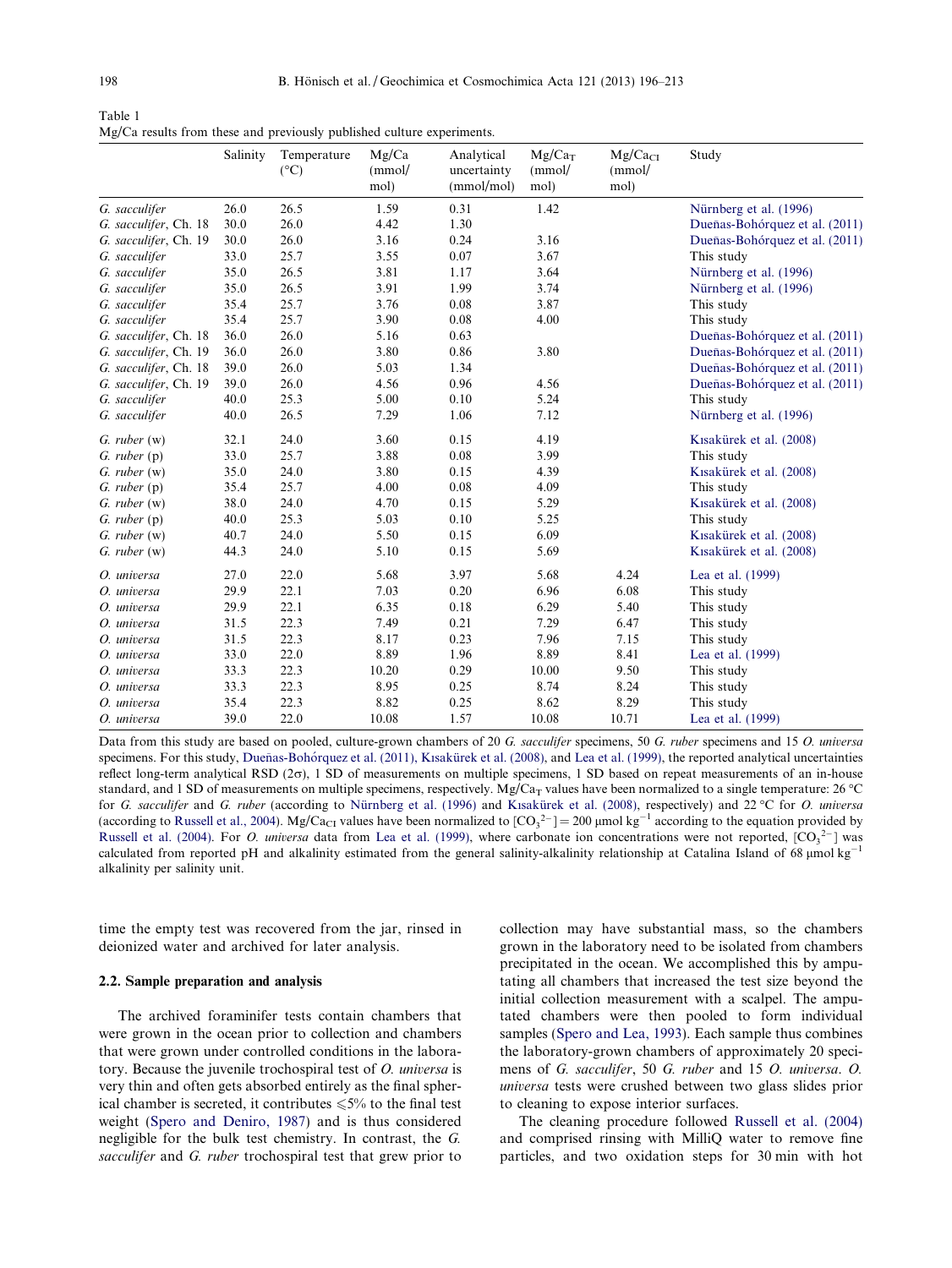(70 °C), buffered  $H_2O_2$  (equal parts 0.1 N NaOH, 30% v/v H2O2, Optima grade) to remove organic matter. This strong  $H<sub>2</sub>O<sub>2</sub>$  treatment is applied to oxidize the much higher concentration of organic matter in cultured foraminifer tests compared to fossil tests [\(Pak et al., 2004; Russell et al.,](#page-16-0) [2004](#page-16-0)), which would leave Mg/Ca erroneously elevated if not removed [\(Barker et al., 2003\)](#page-15-0). Following oxidation, samples were rinsed 5 times with MilliQ and leached 3 times with  $0.001$  N HNO<sub>3</sub> to remove any re-adsorbed ions.

Elemental analyses of O. universa tests were carried out by Inductively Coupled Plasma Mass Spectrometry (ICP-MS, PerkinElmer SCIEX Elan DRC II) in the Godwin Laboratory at Cambridge University ([Yu et al., 2005; Allen](#page-17-0) [et al., 2011](#page-17-0)) and G. sacculifer and G. ruber samples were analyzed on a Sector-Field Inductively Coupled Plasma Mass Spectrometer (Thermo Scientific Element XR) at Rutgers University (Tali Babila, pers. comm., [Allen et al.,](#page-15-0) [2012](#page-15-0)). Consistency standards were prepared gravimetrically with MilliQ and measured every 3–5 samples ([Yu et al.,](#page-17-0) [2005](#page-17-0)). The long-term relative standard deviation (RSD,  $2\sigma$ ) for Mg/Ca in the Cambridge and Rutgers laboratories is 2.8% and 2.0%, respectively.

#### 3. RESULTS

[Table 1](#page-2-0) and [Fig. 1](#page-4-0) present the Mg/Ca ratios of cultured O. universa, G. sacculifer and G. ruber relative to experimental seawater salinity. This compilation combines our new data with previously published culture solution chemistry data by [Lea et al. \(1999\)](#page-15-0) for  $O.$  universa, and by Kısakürek [et al. \(2008\)](#page-15-0) for G. ruber, as well as laser ablation calibrations and electron micro probe analyses for G. sacculifer by Dueñas-Bohórquez et al. (2011) and Nürnberg et al. [\(1996\)](#page-16-0), respectively. Despite some differences in culturing, cleaning and analytical techniques, the calibrations display consistent patterns in both absolute Mg/Ca values and sensitivity of Mg/Ca to salinity. The following exponential regressions combine published and new culture data, although we restrict the G. sacculifer regression to our new solution chemistry data and the final (19th) chamber laser ablation data by Dueñas-Bohórquez et al. (2011). Linear regressions of these data yield similar sensitivities but we prefer exponential regressions, where the percentage change is fixed over the entire Mg/Ca range and the representation of the sensitivity is thus unambiguous.

G. *ruber* (pink and white): Mg/Ca = 
$$
1.29 \pm 0.83e^{0.033\pm 0.017*8}
$$
,  
 $R^2 = 0.80$  (1)

G. *sacculifer* : Mg/Ca = 
$$
0.75 \pm 0.34 e^{0.047 \pm 0.012 * S}
$$
,  $R^2 = 0.95$  (2)

*O. universa*: Mg/Ca = 
$$
1.95 \pm 1.53 e^{0.044 \pm 0.023 * S}
$$
,  $R^2 = 0.70$  (3)

<span id="page-3-0"></span>These equations indicate a Mg/Ca sensitivity to salinity of 3.3  $\pm$  1.7% per salinity unit for *G. ruber*, 4.7  $\pm$  1.2% for G. sacculifer and  $4.4 \pm 2.3\%$  for O. universa ( $\pm 95\%$  confidence interval). If the 18th chamber data for G. sacculifer (Dueñas-Bohórquez et al., 2011) were included, the  $Mg$ Ca sensitivity to salinity in G. sacculifer would be even

smaller. Results of Nürnberg et al. (1996) are based on a single chamber per salinity condition and therefore are not included in the regression. Calibrations using only our new data are similar to those including both new and published data [\(Suppl. Table S1\)](#page-14-0).

Because some previous culture studies performed salinity experiments at slightly different ambient temperatures, we also tested these regressions after normalizing the Mg/Ca ratio of each foraminifer species to a consistent temperature using published temperature sensitivities established in laboratory culture [\(Table 1](#page-2-0)). The temperature differences between experiments are small and regressions using original and temperature-normalized Mg/Ca data agree within 95% confidence bounds ([Table S1](#page-14-0)). Because temperature corrections introduce additional uncertainty, we apply regressions using the original data (not temperature-normalized) throughout the rest of the manuscript.

## 4. DISCUSSION

#### 4.1. Mg/Ca sensitivity to salinity

The three foraminifer species studied in laboratory experiments incorporate different amounts of Mg into their tests, but the effect of salinity, i.e. 3–5% per salinity unit), is consistent among the three species. This suggests that the process causing the salinity dependence is proportional to the Mg content of the shell. Importantly, the salinity effects observed in the laboratory are at least  $5\times$  smaller than the  $27\%$  sensitivity to salinity inferred from G. ruber tests from Atlantic sediments ([Arbuszewski et al., 2010\)](#page-15-0) [\(Fig. 2\)](#page-4-0). To investigate the cause of this disagreement, we first consider whether culture experiments may have overlooked a larger sensitivity to salinity due to limitations in the experimental design.

Although the experimental seawater modification should concentrate all ions equally with increasing salinity, seawater evaporation at elevated temperature may lead to the degassing of some  $CO<sub>2</sub>$ , thus lowering the total concentration of dissolved inorganic carbon (DIC) and changing the relative concentrations of alkalinity to DIC. For example, in the G. ruber experiments alkalinity increased by 426  $\mu$ mol kg<sup>-1</sup> between low and high salinity treatments, but DIC only by 313  $\mu$ mol kg<sup>-1</sup> (Allen and Hönisch, [2012; Allen et al., 2012](#page-14-0)). This corresponds to a  $[CO<sub>3</sub><sup>2–</sup>]$  increase with salinity in the culture experiments by 81  $\mu$ mol kg<sup>-1</sup>, an effect that would not be observed in the natural ocean under conditions of constant temperature, pressure and acidity. Because [Russell et al. \(2004\)](#page-16-0) observed a negative relationship between Mg/Ca in O. universa and the symbiont-barren *Globigerina bulloides* when  $[CO<sub>3</sub><sup>2–</sup>]$ falls below 200  $\mu$ mol kg<sup>-1</sup>, the experimental variation in  $[CO<sub>3</sub><sup>2–</sup>]$  could have caused a bias. No Mg/Ca- $[CO<sub>3</sub><sup>2–</sup>]$  calibrations have been published for G. sacculifer and G. ruber, and we therefore tested the effect of  $[CO<sub>3</sub><sup>2-</sup>]$  by normalizing the *O. universa* Mg/Ca data to  $[CO_3^{2-}] = 200 \text{ }\mu\text{mol kg}^{-1}$ , using the equation of [Russell et al. \(2004\).](#page-16-0) The Mg/Ca sensitivity to salinity in *O. universa* then increases to  $6.6 \pm 2.5\%$ . Because the uncertainties in our *O. universa*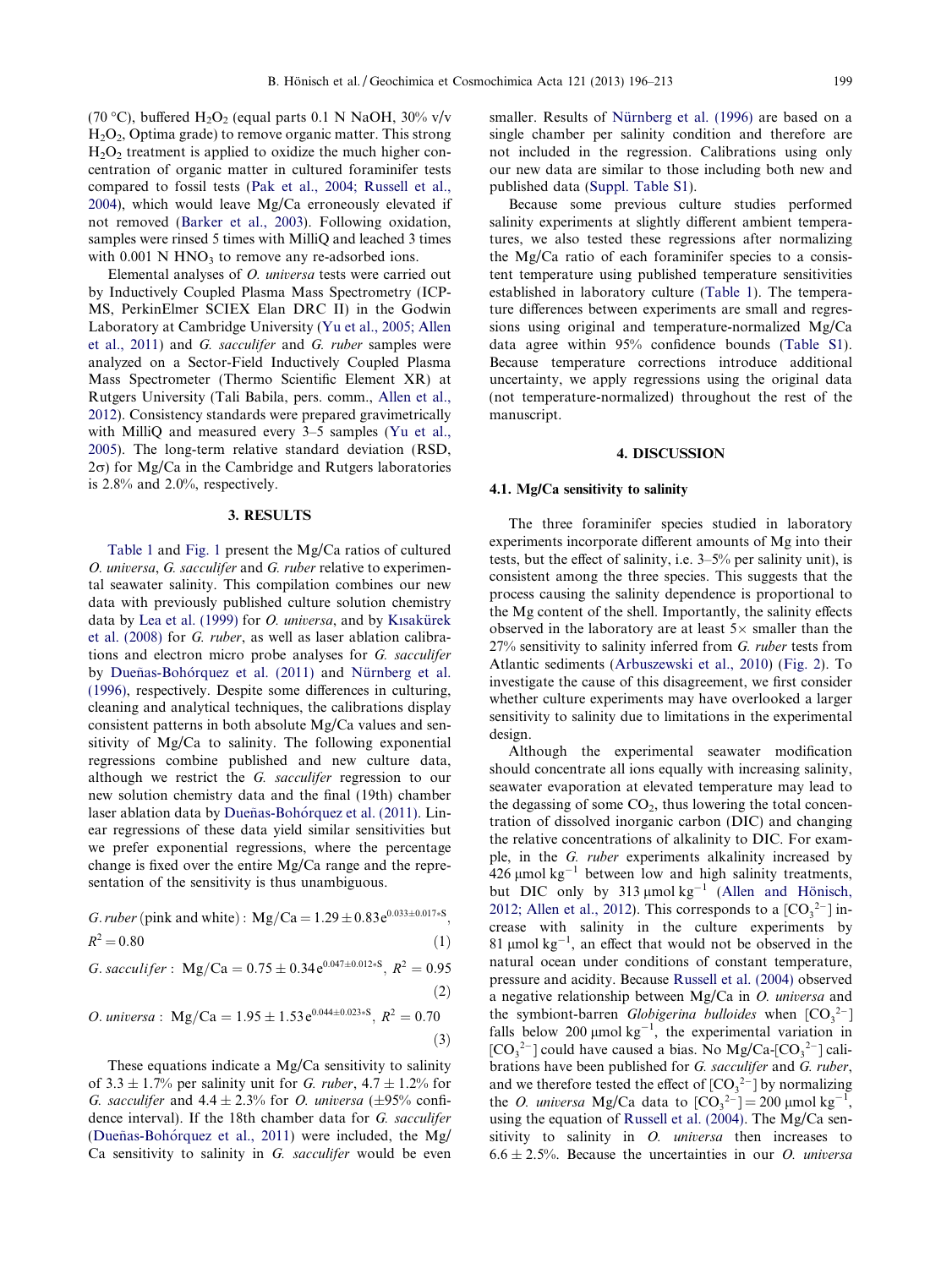

Fig. 1. Results from laboratory culture calibrations of  $Mg/Ca$  versus salinity in three species of planktic foraminifers. Closed symbols indicate new data presented herein, where each data point represents a solution chemistry analysis of pooled culture-grown chambers of 15–50 individual foraminifers. Similarly, G. ruber data by [K](#page-15-0)ısakürek et al. (2008) were measured by solution chemistry on 2–6 pooled specimens. Globigerinoides sacculifer data by Dueñas-Bohórquez et al. (2011) were measured on multiple individual chambers by laser ablation; data by Nürnberg et al. (1996) are based on repeat microprobe measurements of one chamber per sample. Error bars represent the analytical uncertainties reported by original studies, as listed in [Table 1](#page-2-0). Culture temperatures differ slightly between studies and are indicated in the legend. The larger temperature ranges for G. ruber and G. sacculifer experiments have little effect on the regressions [\(Table S1\)](#page-14-0).



Fig. 2. Excess Mg/Ca in G. ruber tests from sediment trap and core-top observations (grey symbols), and Mg/Ca ratios from laboratory cultures (black symbols). Excess Mg/Ca is defined as the part of the Mg/Ca signal that cannot be explained by average annual SST and  $\delta^{18}O_{sw}$ at the core sites [\(Arbuszewski et al., 2010\)](#page-15-0). The grey line defines the linear regression through Arbuszewski's core-top data across the salinity range 35–37; the black line is the regression through the combined G. ruber culture data of this study and Kısakürek et al. (2008).

<span id="page-4-0"></span>culture data ([Fig. 1](#page-4-0)) are relatively large and the carbonate ion effect is not very well resolved below 200  $\mu$ mol kg<sup>-1</sup> ([Russell et al., 2004\)](#page-16-0), we consider this adjusted sensitivity the upper bound of the salinity influence, which is still much

smaller than the 27% sensitivity observed for G. ruber from core-top sediments.

Synergistic effects may exist between temperature and the Mg/Ca sensitivity to salinity. It is plausible that the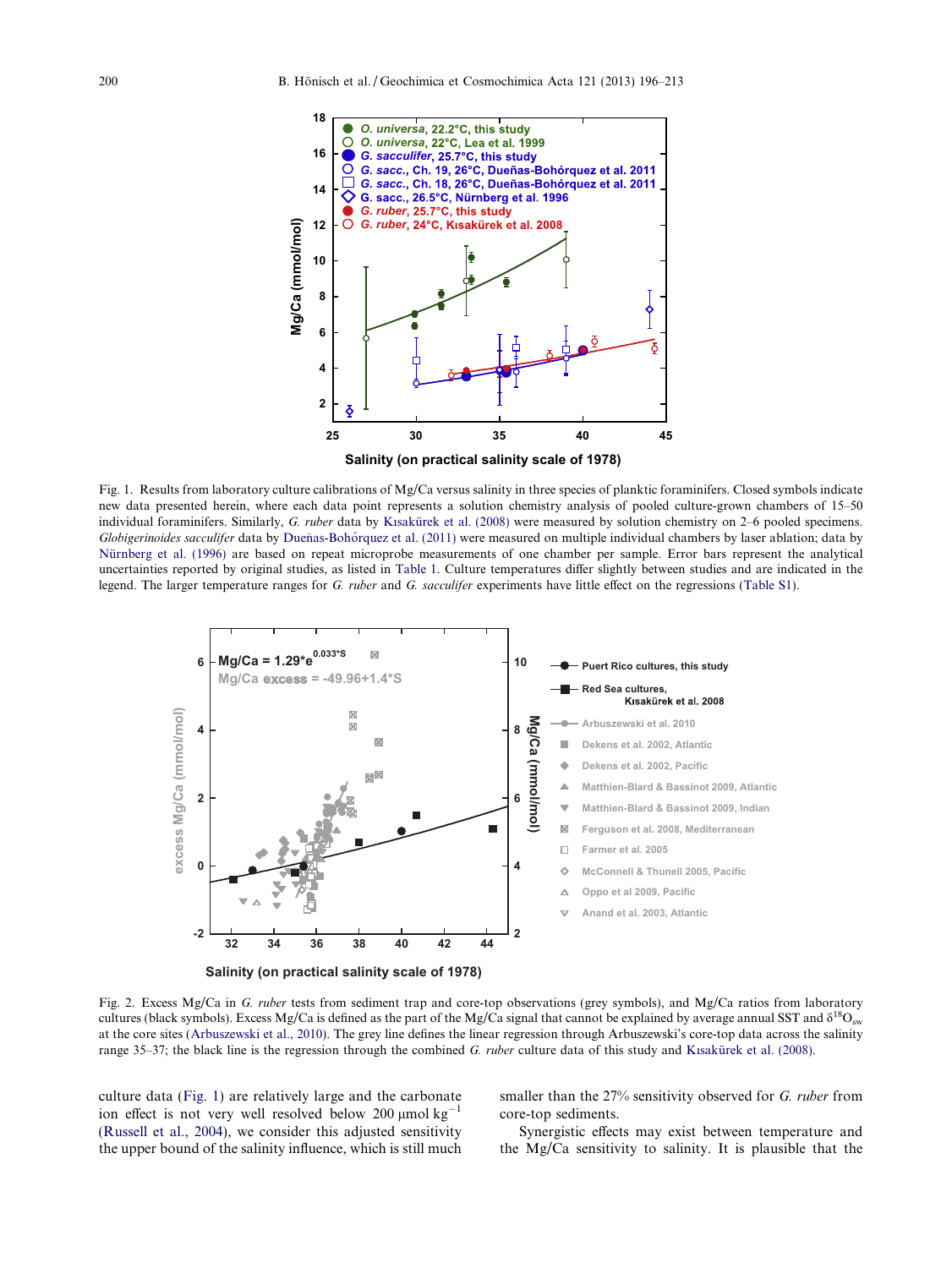mechanism responsible for lowering [Mg] in the calcifying fluid is reduced under higher Mg activities in seawater, resulting in even greater Mg incorporation at higher temperatures under elevated salinity. Testing such effects would require an experimental design where both salinity and temperature are varied systematically, but such experiments have not yet been conducted. The existence of a synergistic temperature-salinity effect cannot be ruled out at this time; however, in the absence of a theoretical basis or empirical evidence for such an influence on Mg/Ca we will assume that temperature-salinity amplifications do not play a significant role here.

We therefore conclude that the design of the culture experiments is unlikely to have caused underestimation of the salinity effect on Mg/Ca, and that the culture data cannot be reconciled with the core-top data in this way.

#### 4.2. Comparison with core-top sediments

Recognizing that geochemical data from core-top sediments are subject to multiple uncertainties, [Arbuszewski](#page-15-0) [et al. \(2010\)](#page-15-0) and [Mathien-Blard and Bassinot \(2009\)](#page-16-0) established comprehensive core-top data sets of Mg/Ca and  $\delta^{18}O_{\text{form}}$  in tests of the tropical-subtropical, symbiont-bearing G. ruber. To gain insight into the controls on these temperature proxies, both studies compared Mg/Ca and  $\delta^{18}O_{\text{form}}$  from the same samples and assumed that the oxygen isotopic composition recorded in G. ruber tests can be used as a reference for evaluating the Mg/Ca temperature computation (e.g., [Mulitza et al., 1998; Peet](#page-16-0)[ers et al., 2002; Schmidt and Mulitza, 2002\)](#page-16-0). Here we follow a different approach and do not try to align the proxies with mean annual SST, but rather apply experimentally determined sensitivities to these proxies in order to compare the difference between proxy estimates and oceanographic data, and to assess the ecophysiology of G. ruber. From now on we will refer to Mg/Ca temperatures estimates as 'Mg/Ca-Ts' and to  $\delta^{18}O_{\text{form}}$  temperature estimates as ' $\delta^{18}O_{\text{form}}$ -Ts'.

To identify which parameter(s) could be responsible for the observed Mg/Ca difference in salinity sensitivity between cultured and core-top specimens, we review the calibrations and assumptions applied by [Arbuszewski et al.](#page-15-0) [\(2010\)](#page-15-0) and [Mathien-Blard and Bassinot \(2009\)](#page-16-0). Both studies assumed that G. ruber lives in the surface ocean (0–50 m), but each made different choices regarding foraminifer size, dissolution correction and  $\delta^{18}O_{sw}$  estimation. For instance, [Arbuszewski et al. \(2010\)](#page-15-0) analyzed tests in the  $250-355 \mu m$  size class, cleaned them following the procedures outlined by [Boyle and Keigwin \(1985/1986\)](#page-15-0) and [Barker et al. \(2003\)](#page-15-0) including a reductive cleaning step, applied a depth-dependent dissolution correction ([Dekens](#page-15-0) [et al., 2002\)](#page-15-0) to their Mg/Ca-Ts, and used a linear regression for Atlantic sea surface salinity (SSS) and  $\delta^{18}O_{sw}$  data [\(Schmidt et al., 1999](#page-16-0)) to estimate the local sea surface  $\delta^{18}O_{\text{sw}}$ . In comparison, [Mathien-Blard and Bassinot](#page-16-0) [\(2009\)](#page-16-0) selected tests in the  $250-315 \,\mu m$  size class, cleaned them following the procedure of [Barker et al. \(2003\)](#page-15-0) (i.e. without a reductive cleaning step), applied a Mg/Ca temperature calibration without dissolution correction [\(Anand](#page-15-0) [et al., 2003](#page-15-0)), and selected local sea surface  $\delta^{18}O_{sw}$  from the gridded data set of [LeGrande and Schmidt \(2006\).](#page-15-0) The equations used for translating foraminiferal  $\delta^{18}O_{\text{form}}$  to temperature yield relatively similar results, where [Arbu](#page-15-0)[szewski et al. \(2010\)](#page-15-0) used the low light equation established for O. universa ([Bemis et al., 1998\)](#page-15-0) and [Mathien-Blard and](#page-16-0) [Bassinot \(2009\)](#page-16-0) the Uvigerina equation of ([Shackleton,](#page-16-0) [1974](#page-16-0)). Following [Arbuszewski et al. \(2010\)](#page-15-0), Mg/Ca data from [Mathien-Blard and Bassinot \(2009\)](#page-16-0) were reduced by 10% to account for the lack of a reductive cleaning step. In the following discussion we will first evaluate the effect of the depth correction on Mg/Ca, then infer potential depth habitats from Mg/Ca-Ts, followed by an evaluation of the choice of  $\delta^{18}O_{sw}$  and the  $\delta^{18}O_{form}$ -temperature equation. We conclude our assessment with an analysis of seasonal habitat preferences of G. ruber.

#### 4.2.1. Depth correction on Mg/Ca

The depth correction applied by [Arbuszewski et al.](#page-15-0) [\(2010\)](#page-15-0) is based on the longstanding observation that Mg/ Ca in planktic foraminifer tests is prone to partial dissolution in the sediment [\(Savin and Douglas, 1973; Lorens](#page-16-0) [et al., 1977; Russell et al., 1994; Brown and Elderfield,](#page-16-0) [1996; Rosenthal et al., 2000; Rosenthal and Lohmann,](#page-16-0) [2002; Dyez and Ravelo, 2013\)](#page-16-0). [Arbuszewski et al. \(2010\)](#page-15-0) used the approach of [Dekens et al. \(2002\)](#page-15-0), who assessed dissolution using specimens picked from core-top sediments along several depth transects. [Dekens et al. \(2002\)](#page-15-0) performed a multivariate best-fit analysis and derived a Mg/ Ca-temperature calibration for G. ruber that has subsequently been verified by the sediment trap calibration of [Anand et al. \(2003\)](#page-15-0) but the Dekens calibration includes a depth correction for samples obtained deeper than 2.8 km in the Atlantic Ocean. We reevaluate this depth correction applied to G. ruber and G. sacculifer based on the depth transects studied by [Dekens et al. \(2002\).](#page-15-0) [Fig. 3](#page-6-0) shows the original Mg/Ca data, which display relatively constant Mg/Ca values in the Atlantic Ocean, where a significant decrease in Mg/Ca is only observed in the deepest cores of the Ceara Rise (at 4.4 km water depth) and the Sierra Leone Rise (at 5.1 km water depth). Similar observations have been made by [Rosenthal and Boyle \(1993\),](#page-16-0) who studied Mg/Ca in the same three foraminifer species from the Sierra Leone Rise and observed no change in Mg/Ca above 4.5 km water depth. In contrast, [Regenberg et al. \(2006\)](#page-16-0) found clear evidence for decreasing Mg/Ca in Caribbean core-tops >3000 m water depth. Because the Caribbean is an enclosed basin, we focus our evaluation on open ocean records here.

The depth-corrected Mg/Ca-Ts for G. ruber and G. sacculifer from [Dekens et al. \(2002\)](#page-15-0) are shown in the lower panels of [Fig. 3](#page-6-0) as a deviation from local SST: i.e.  $\Delta T_{depth}$  corrected ==  $TT_{Mg/Ca}$  depth corrected<sup>-</sup> SST. All depth-corrected data in the Atlantic (i.e. water depths >2.8 km but above 4.4 km) produce higher temperature estimates than sediments unaffected by dissolution from  $\leq$ 2.8 km water depth. Furthermore, Mg/Ca-Ts from the deepest cores (>4.5 km water depth) are cooler than the shallowest samples from the same transect, indicating the applied correction is too small. This observation is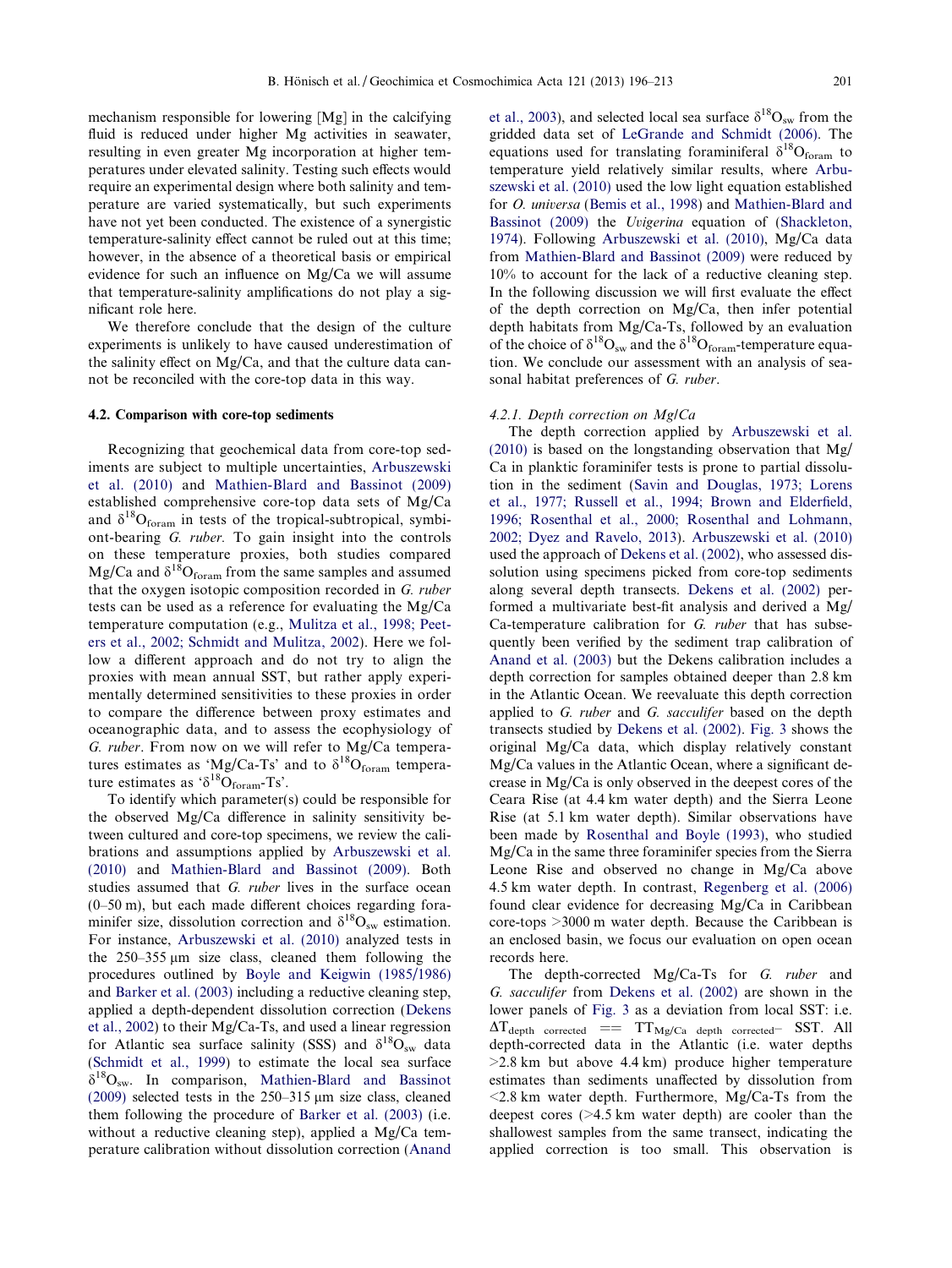consistent with estimates of carbonate saturation  $(\Delta CO_3^2)$ , upper panels in [Fig. 3](#page-6-0)), which indicate that bottom water is in fact supersaturated down to  $\sim$ 4.4 km and thus suggest favorable conditions for calcite preservation. It appears that the dissolution correction applied to Atlantic cores results in: (1) temperature overestimates for water depths between 2.8 and 4.4 km, and (2) temperature underestimates for the deepest cores ( $>4.4$  km). Based on these observations we suggest that a depth correction may not be appropriate here. Establishing and applying a depth correction at these sites requires independent verification of actual dissolution, for instance by scanning electron microscopic examination of test surface structures and size-normalized shell weights.

The Atlantic latitudinal transect of [Arbuszewski et al.](#page-15-0) [\(2010\)](#page-15-0) encompasses 64 sediment cores, of which only two cores are from a water depth shallower than 2.8 km, and four cores from water depths >4.4 km. It follows from

above that the dissolution-corrected Mg/Ca-Ts for the majority of cores in this transect likely exceed actual calcification temperatures, whereas the four deepest cores may underestimate calcification temperature. To address this potential artifact, we apply the multispecies temperature equation of [Anand et al. \(2003\)](#page-15-0):

$$
Mg/Ca(mmol/mol) = 0.38 \times e^{0.09 \times (SST(^{\circ}C))}
$$
 (4)

and remove the need for making any depth correction for dissolution by excluding the four sediment cores >4.4 km water depth, and a small number of additional cores (VM22-202, VM26-100, VM26-102 and VM27-161) which are from >4.3 km depth and bathed in undersaturated or nearly undersaturated  $(\Delta CO_3^{2-} = -7.5 \text{ to } +3.2 \text{ }\mu\text{mol kg}^{-1})$ bottom waters ([Arbuszewski et al., 2010](#page-15-0)).

By omitting the depth correction entirely, it is possible that some temperatures are now underestimated. Better verification of the preservation state is clearly warranted



<span id="page-6-0"></span>Fig. 3. Reevaluation of the Mg/Ca depth correction from [Dekens et al. \(2002\)](#page-15-0). Upper panel: Mg/Ca ratios in two foraminifer species G. sacculifer and G. ruber from three depth transects in the Atlantic Ocean. Arrows indicate the Mg/Ca decrease relative to shallower samples. Grey line and crosses indicate bottom water  $\Delta CO_3^{2-}$ , i.e. the carbonate saturation, at the respective sample depths. Atlantic Mg/Ca ratios are relatively constant down to  $\sim$ 4.4 km water depth, where carbonate is supersaturated. Lower panel: Temperature difference between depthcorrected Mg/Ca-Ts and local mean annual SST. The shaded area indicates depths >2.8 km, which [Dekens et al. \(2002\)](#page-15-0) recommended for a depth correction. Although in most transects even the shallowest samples do not match mean annual SST (i.e.  $\Delta T \neq 0$ ), an observation similar to [Fig. 4,](#page-8-0) the depth correction creates an additional bias in the Atlantic: compared to shallow core sites, temperatures are overestimated between 2.8 and 4.4 km water depth, whereas the depth correction is insufficient for cores >4.4 km water depth.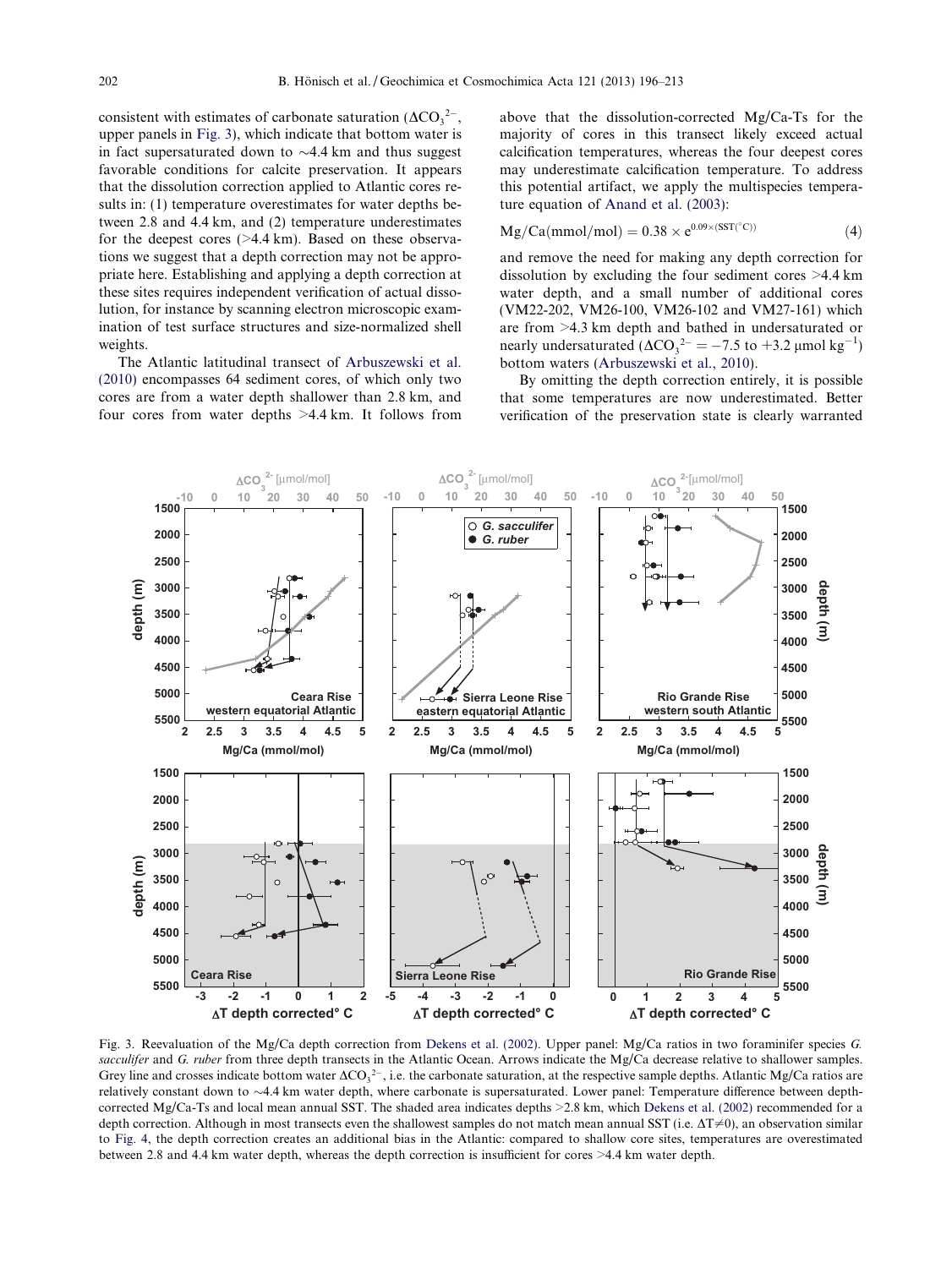but here we focus on the open ocean observations described in [Fig. 3,](#page-6-0) which suggest little or no dissolution in sediment cores <4.4 km water depth. As noted previously by [Arbuszewski et al. \(2010\),](#page-15-0) the shape of the calcification temperature profile with latitude changes little when the depth correction is omitted; however, each temperature estimate is on average  $\sim$ 2 °C cooler than the depth-corrected temperature estimates [\(Fig. 4a](#page-8-0) and b).

4.2.2. Foraminiferal depth habitat and salinity normalization Because [Arbuszewski et al. \(2010\)](#page-15-0) correct their data for dissolution, some of their Mg/Ca-Ts exceed the highest sea surface temperatures reported in oceanographic data bases [\(Fig. 4](#page-8-0)a), leading them to conclude that this offset may be explained by salinity. However, after eliminating the dissolution correction [\(Fig. 4](#page-8-0)b) and normalizing Mg/Ca to  $S = 35.4$  using Eq. [\(1\)](#page-3-0) [\(Fig. 4](#page-8-0)c and d), we find G. ruber Mg/Ca-Ts fall within or below the bounds of maximum summer SST, which means that these temperature estimates are matched seasonally and/or vertically in the water column. Using the seasonally resolved WOA 2009 database in Ocean Data View (ODV, [Schlitzer, 2012](#page-16-0)), we now take the uncorrected Mg/Ca-Ts, normalized to  $SSS = 35.4$  using Eq. [\(1\),](#page-3-0) and find which seasons and water depths are recorded by matching Mg/Ca-Ts and observations at each core site.

[Fig. 5a](#page-9-0) shows Mg/Ca-based growth temperatures occur only during the warmest summer/fall months and in the upper water layers at subtropical to temperate latitudes. In contrast, the low-latitude data indicate that Mg/Cabased growth temperatures are matched throughout the year at different water depths. We suggest that these observations reflect how the habitat depth and season of maximum flux of G. ruber varies with latitude. Averaging these habitat depth estimates and plotting them versus mean annual sea surface salinity yields a negative correlation [\(Fig. 5b](#page-9-0)), where G. ruber appears to live closer to the sea surface in high-salinity environments (i.e. mid-latitudes) but may live as deep as 60 m in low salinity environments (i.e. near the equator). This result provides an alternative to the hypothesis that Mg/Ca covaries with salinity [\(Arbu](#page-15-0)[szewski et al., 2010](#page-15-0)).

<span id="page-7-0"></span>The inferred seasonal occurrence is consistent with seasonal plankton net observations by Tolderlund and Bé [\(1972\)](#page-16-0) at Atlantic Stations Delta (44"N, 41"W), Echo  $(35°N, 48°W)$  and Bermuda  $(32°06'N, 64°39'W)$ , where G. ruber occurs only in August and September at the northernmost station Delta and from March through December at Echo and Bermuda. Furthermore, the depth habitat preferences are in agreement with plankton net observations that place G. ruber in the upper 10 m of the water column at Echo (Tolderlund and Bé, 1972), but with occurrences in deeper tows at Bermuda and the Sargasso Sea [\(Tolderlund](#page-16-0) and Bé, 1972; Fairbanks et al., 1980; Deuser, 1987) or throughout the upper 75 m in the central equatorial Pacific [\(Watkins et al., 1998\)](#page-16-0). To the best of our knowledge no such data are available for the equatorial Atlantic, but because hydrographic conditions near the equator are comparable between the Pacific and Atlantic, for now we assume that the equatorial Pacific depth habitat [\(Watkins et al.,](#page-16-0) [1998](#page-16-0)) is also representative for the Atlantic.

Given this agreement between inferred depth habitat and observations, we used ODV ([Schlitzer, 2012\)](#page-16-0) to gather summer and winter salinity at 20 and 50 m water depth from WOA 2009 and derive a new set of calcification temperature estimates [\(Fig. 4](#page-8-0)c) by omitting the dissolution correction and applying Eq. [\(1\)](#page-3-0) (i.e. 3.3% sensitivity to salinity) to normalize all Mg/Ca data to  $S = 35.4$ , which is typical of tropical Atlantic SSS. We applied summer salinity at 20 m to normalize Mg/Ca data  $>15^{\circ}$ N/S, and averaged annual salinity at 20 and 50 m to normalize Mg/Ca data  $\langle 15^{\circ} N \rangle$ S ([Fig. 4](#page-8-0)c and d and [Suppl. material](#page-14-0)). These Mg/Ca-Ts are now in good agreement with G. ruber's optimum growth conditions of  $23-26.5$  °C, as observed from plankton stud-ies (Tolderlund and Bé, 1972) and culture experiments ([Bij](#page-15-0)[ma et al., 1990\)](#page-15-0). This agreement further corroborates that Mg/Ca yields reasonable temperature estimates without requiring a very large (i.e. 27%) sensitivity to salinity. However, because some significant differences remain between Mg/Ca-Ts and  $\delta^{18}O_{\text{form}}$ -Ts [\(Fig. 4c](#page-8-0)), we now turn to evaluating the  $\delta^{18}O_{\text{form}}$ -Ts.

## 4.3. Translating foraminiferal  $\delta^{18}O_{\text{form}}$  to temperature

[Arbuszewski et al. \(2010\)](#page-15-0) and [Mathien-Blard and Bassi](#page-16-0)[not \(2009\)](#page-16-0) applied different temperature calibrations for G. ruber

$$
T(^{\circ}C) = 16.5 - 4.80^{\ast} (\delta^{18}O_{\text{form}} - \delta^{18}O_{\text{sw}} + 0.27), \tag{5}
$$

$$
T(^{\circ}C) = 16.9 - 4.00^{\circ} (\delta^{18}O_{\text{foram}} - \delta^{18}O_{\text{sw}} + 0.20), \tag{6}
$$

Eq. [\(5\)](#page-7-0) ([Bemis et al., 1998\)](#page-15-0) has been established for the planktic O. universa grown under low light conditions in laboratory culture between 15 and 25  $^{\circ}$ C, and Eq. (6) ([Shackl](#page-16-0)[eton, 1974\)](#page-16-0) has been established for the benthic genus Uvigerina, from core-top sediments for temperatures  $\langle 17 \,^{\circ}\text{C}$ . Using Eq. (6) to translate  $\delta^{18}\text{O}_G$  ruber data from the Atlantic coretop transects yields on average  $0.67 \degree$ C higher temperatures compared to Eq. [\(5\).](#page-7-0) It is important to note here that the original [Shackleton \(1974\)](#page-16-0) equation was a linearization of the [O'Neil et al. \(1969\)](#page-16-0) quadratic temperature relationship. As such, it is inappropriate for computing tropical temperatures and will always lead to a temperature overestimate at high temperatures. Before we assess the suitability of these calibrations to translate G. ruber  $\delta^{18}O_{\text{form}}$  to temperature, we need to consider the effects of the oxygen isotopic composition of seawater and carbonate chemistry on  $\delta^{18}O_{\text{form}}$ .

## 4.3.1. The oxygen isotopic composition of seawater

Estimating temperature from  $\delta^{18}O_{\text{form}}$  requires knowledge of  $\delta^{18}O_{sw}$  (e.g., [Urey, 1948; McCrea, 1950; Urey](#page-16-0) [et al., 1951; Bemis et al., 1998](#page-16-0)). [Arbuszewski et al. \(2010\)](#page-15-0) estimated  $\delta^{18}O_{sw}$  from a linear regression between Atlantic SSS and  $\delta^{18}O_{sw}$  data from the upper 50 m of the water column  $(\delta^{18}O_{sw} = 0.238 \times S - 7.69, r^2 = 0.66, N = 106,$ [Schmidt et al., 1999\)](#page-16-0), whereas [Mathien-Blard and Bassinot](#page-16-0) [\(2009\)](#page-16-0) selected local sea surface  $\delta^{18}O_{\rm sw}$  from the gridded data set by [LeGrande and Schmidt](#page-15-0) ([Fig. S1a,](#page-14-0) 2006). The gridded data set of [LeGrande and Schmidt \(v. 1.1, 2006\)](#page-15-0)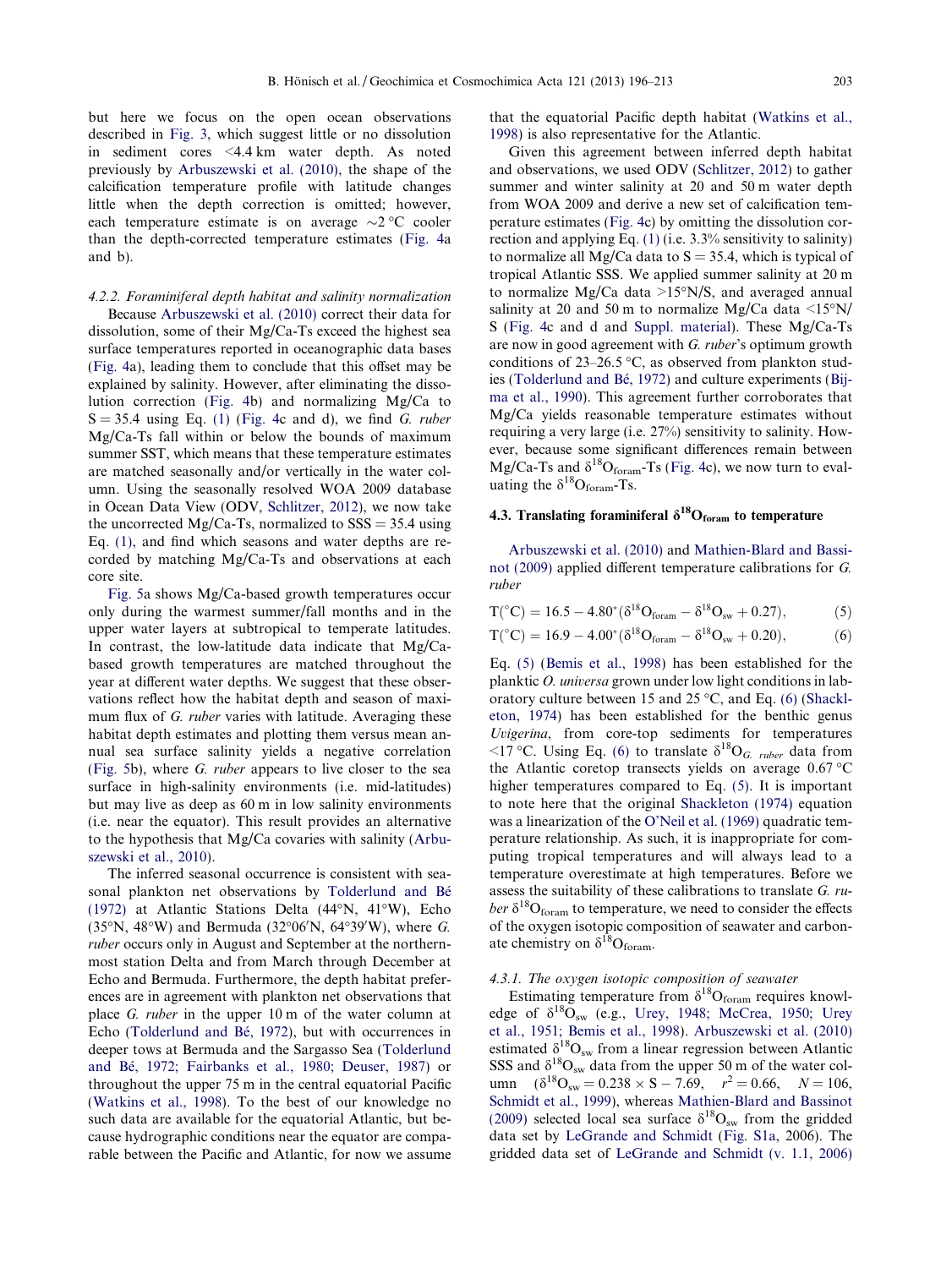

Fig. 4. Temperature estimates from  $\delta^{18}O$  and Mg/Ca in G. *ruber* tests from Atlantic sediments (a–d), with upper boxes indicating normalizations applied to each proxy. The optimal growth temperature for G. ruber (23–26.5 °C, Tolderlund and Bé, 1972; Bijma et al., 1990) is indicated in (b–d) by shading. Mg/Ca data are from [Arbuszewski et al.](#page-15-0) (dots, 2010) and [Mathien-Blard and Bassinot](#page-16-0) (triangles, 2009). (a) Mg/Ca-Ts obtained by applying a depth correction to all original values >2.8 km water depth ([Dekens et al., 2002\)](#page-15-0), and  $\delta^{18}O_{\text{form}}$ -Ts using the LL equation (Eq. [\(5\),](#page-7-0) [Bemis et al., 1998](#page-15-0)) and a linear regression between  $\delta^{18}O_{sw}$  and salinity ([Arbuszewski et al., 2010](#page-15-0)) to translate foraminiferal  $\delta^{18}$ O to temperature. (b) Same Mg/Ca data but no depth correction was applied. Temperature estimates from  $\delta^{18}$ O<sub>foram</sub> are based on the LL-equation as in (a), but are normalized to  $[CO_3^2] = 230 \mu$ mol kg<sup>-1</sup>, and use  $\delta^{18}O_{sw}$  based on the gridded data set after [LeGrande and Schmidt \(2006\)](#page-15-0). The bracket highlights estimates that exceed maximum sea surface temperatures in the 12"N–10"S latitudinal band. (c) Same Mg/Ca-Ts as in (b) but Mg/Ca was normalized to salinity = 35.4 (Eq. [\(1\)](#page-3-0)).  $\delta^{18}O_{\text{form}}$ -Ts were translated using the high light equation (Eq. [\(7\)](#page-10-0), [Bemis et al., 1998](#page-15-0)). In contrast to (b), the  $\delta^{18}O_{\text{form}}$ -Ts fall within or below the local SST bounds near the equator but the difference to Mg/Ca-Ts is greater in the extratropics. (d) Same Mg/Ca-Ts as in (c),  $\delta^{18}O_{\text{form}}$ -Ts between 12°N and 10°S are based on the high light equation (bracket, Eq. [\(7\)\)](#page-10-0),  $\delta^{18}O_{\text{form}}$ -Ts >12°N and >10°S are based on the LL equation (Eq. [\(5\)\)](#page-7-0). Open  $\delta^{18}O$  symbols in (d) highlight South Atlantic data, many of which show a negative deviation from this foraminifer species' optimum growth temperature despite the seasonal presence of optimum temperatures at the core sites. Horizontal bars in (d) show averages for  $2\sigma$  uncertainties for temperature estimates from  $\delta^{18}O_{\text{form}}$  (black) and Mg/Ca (red). Sea surface temperatures (SST) have been determined for the summer and winter season and the annual average at each core site (black and grey lines). In contrast to (a), temperature estimates from both proxies in (c, d) are present seasonally in the water column.

is derived from the same global data base as [Schmidt et al.](#page-16-0) [\(1999\);](#page-16-0) the authors noted, however, that  $\delta^{18}O_{sw}$  to salinity relationships are only regionally coherent and may vary on seasonal, annual and inter-annual timescales.

<span id="page-8-0"></span>A simple cross plot of the  $\delta^{18}O_{sw}$  estimates derived from the linear regression versus  $\delta^{18}O_{sw}$  estimates from the gridded data set of [LeGrande and Schmidt \(2006\)](#page-15-0) ([Fig. S1b\)](#page-14-0) shows that both estimates agree within error  $(\pm 0.26\%)$ and  $\pm 0.15\%$ , respectively) but that the  $\delta^{18}O_{sw}$  values from the gridded data set are consistently greater than estimates from the linear regression in the 16–36"N/S band by about 0.1%. Although the uncertainty of  $\delta^{18}O_{sw}$  estimates is large ([Fig. S1b](#page-14-0)), this latitudinal band is where [Arbuszewski et al.](#page-15-0) [\(2010\)](#page-15-0) found the highest salinity effect and the greatest deviation between Mg/Ca-Ts and  $\delta^{18}O_{\text{form}}$ -Ts. In comparison, the study of [Mathien-Blard and Bassinot \(2009\)](#page-16-0) includes only three samples from this mid-latitude band, and focuses primarily on higher latitudes. This analysis suggests uncertainty in  $\delta^{18}$ Osw contributes to the discrepancy between  $\delta^{18}O_{\text{form}}$ -Ts and Mg/Ca-Ts.  $\delta^{18}O_{\text{form}}$  values may be slightly undercorrected in the 16–36"N/S band and  $\delta^{18}O_{\text{foram}}$  temperatures underestimated by up to 0.5 °C.

Given that [LeGrande and Schmidt \(2006\)](#page-15-0) provide a more differentiated and better constrained assessment of regional  $\delta^{18}O_{\rm sw}$ , we have applied estimates from their gridded data set to the core-top transect of [Arbuszewski et al.](#page-15-0) [\(2010\)](#page-15-0) [\(Fig. 4b](#page-8-0) and c). Using the data library clone at [http://granger.ldeo.columbia.edu/expert/%28/data/free/](http://granger.ldeo.columbia.edu/expert/%28/data/free/alexeyk/LeGrandeSchmidt2006/calculated_d18O.nc%29readfile/.d18o/)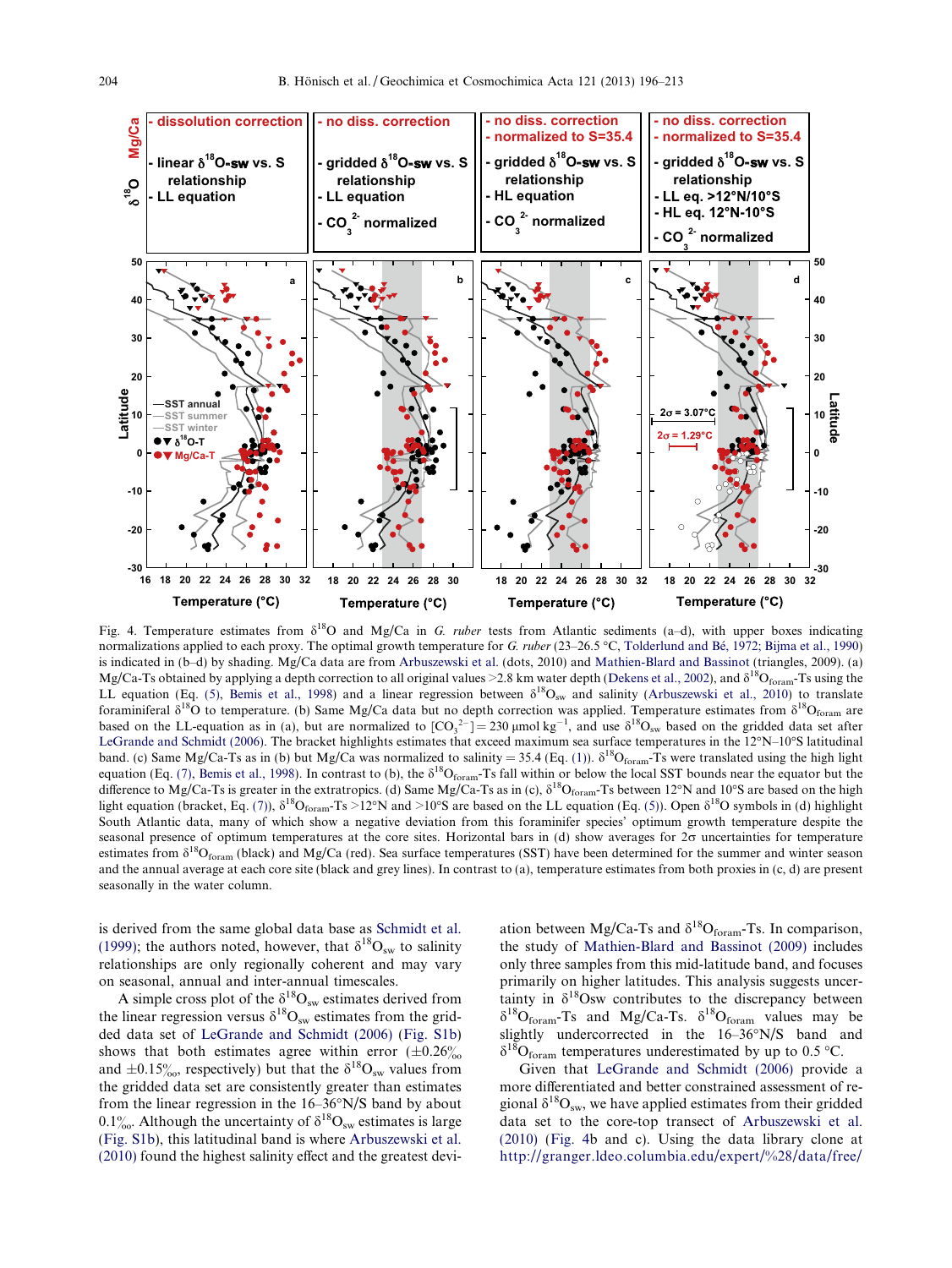

Fig. 5. (a) Seasonal occurrence and depth of salinity-normalized Mg/Ca-Ts from G. ruber sampled from Atlantic sediments (data from [Fig. 4](#page-8-0)d) and hydrographic data from WOA 2009). Based on Mg/Ca records, G. ruber appears to grow only during the warmest summer/fall months in subtropical to temperate latitudes and at shallower depths than in the tropics. (b) Average habitat depth determined in (a) versus annual mean sea surface salinity. The broad negative correlation with SSS hints at a shallower habitat where salinity is high.

[alexeyk/LeGrandeSchmidt2006/calculated\\_d18O.nc%29](http://granger.ldeo.columbia.edu/expert/%28/data/free/alexeyk/LeGrandeSchmidt2006/calculated_d18O.nc%29readfile/.d18o/) [readfile/.d18o/](http://granger.ldeo.columbia.edu/expert/%28/data/free/alexeyk/LeGrandeSchmidt2006/calculated_d18O.nc%29readfile/.d18o/), we gathered  $\delta^{18}O_{sw}$  data for each core site at 0, 20 and 50 m water depth. The local difference in  $\delta^{18}O_{\rm sw}$  between these depths is generally <0.02% and in only two cases as large as  $0.04\%$ . These differences are smaller than the reproducibility of replicate analyses of G. ruber  $\delta^{18}O_{\text{form}}$  reported by [Mathien-Blard and Bassinot](#page-16-0) [\(2009\)](#page-16-0), i.e.  $0.22\%$  ( $2\sigma$ ), so we use the values at 20 m for all further calculations.

## 4.3.2. Marine carbonate chemistry effects on  $\delta^{18}O_{\text{foram}}$

<span id="page-9-0"></span>Culture experiments with the planktic foraminifers O. universa and G. bulloides ([Spero et al., 1997; Bijma et al.,](#page-16-0)

[1999](#page-16-0)) and G. sacculifer and G. ruber ([Bijma etal., 1998\)](#page-15-0) have revealed linearly decreasing  $\delta^{18}O_{\text{form}}$  and  $\delta^{13}C_{\text{form}}$  with increasing carbonate ion concentration in all four species. In G. ruber the  $\delta^{18}O_{\text{form}}$  versus  $[CO_3^{2-}]$  relationship has a slope of  $-0.0022%$  per µmol kg<sup>-1</sup> [\(Bijma et al., 1998](#page-15-0)). We have tested this effect by normalizing all  $\delta^{18}O_{\text{form}}$  data to  $230 \pm 21$  µmol kg<sup>-1</sup> (1sd), which is the average  $[CO_3^{2-}]$ determined from the GLODAP data set ([Key et al., 2004](#page-15-0)) for these samples and assumed depth ranges [\(Suppl. mate](#page-14-0)[rial](#page-14-0)). Our analysis reveals that this normalization contributes little to resolving the discrepancy between Mg/Ca-Ts and  $\delta^{18}O_{\text{form}}$ -Ts. The total effect across the Atlantic transect is zero on average, but data in the 16–36"N/S band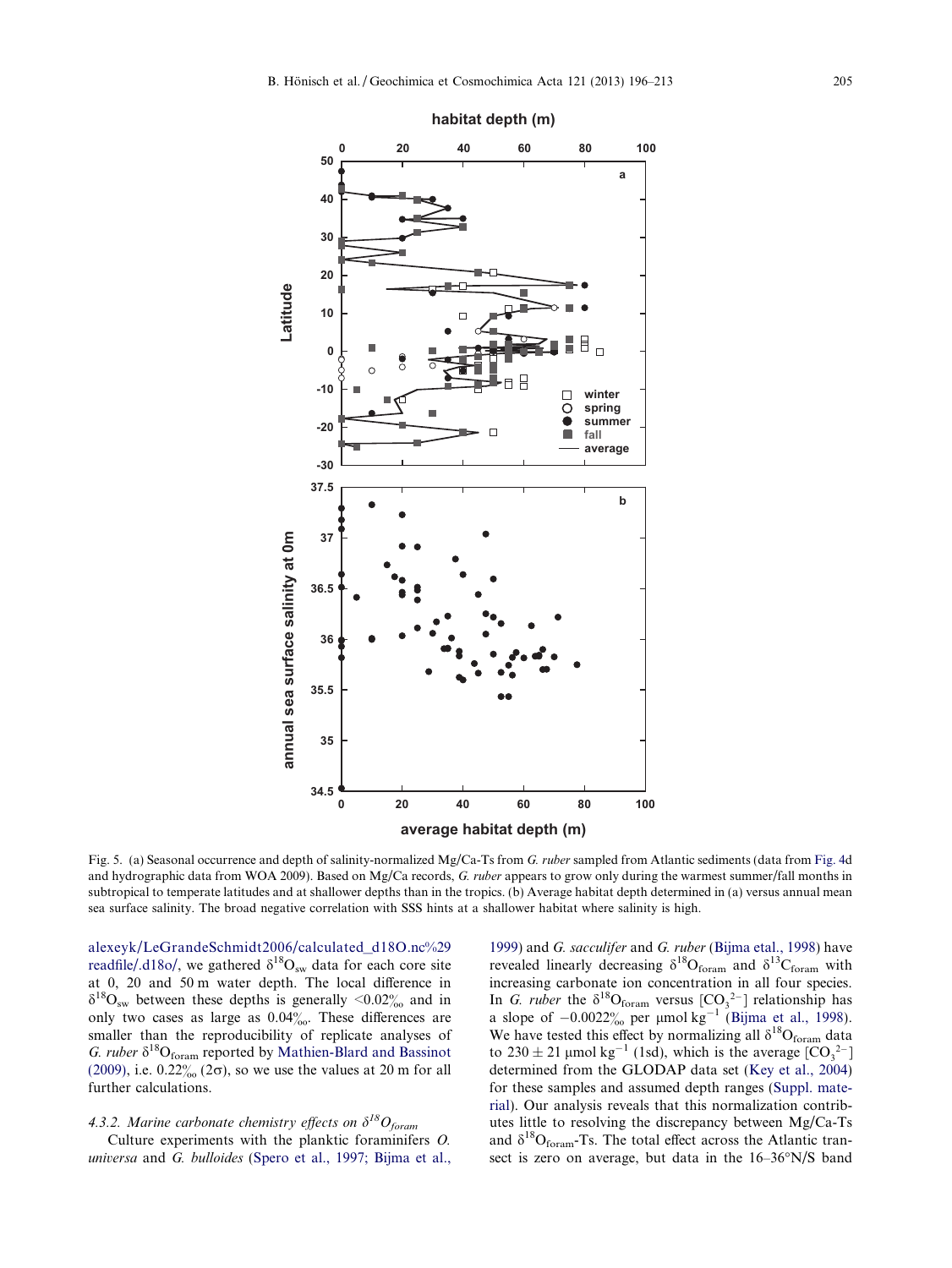are up to  $0.5 \degree$ C cooler and data >36°N and <16°N/S are up to 0.33 "C warmer than the average [\(Fig. 4b](#page-8-0) and [Suppl.](#page-14-0) [material](#page-14-0)). The net effect of this normalization slightly increases the offset between Mg/Ca-Ts and  $\delta^{18}O_{\text{form}}$ -Ts, except for three samples  $>36^{\circ}$ N, where the offset becomes smaller [\(Fig. 4](#page-8-0)b).

## 4.4. Remaining differences between Mg/Ca and  $\delta^{18}O_{\text{form}}$ temperature estimates

Using the *O. universa* low light equation (Eq.  $(5)$ ) and gridded  $\delta^{18}O_{sw}$  to translate the  $[CO_3^2$ --]-normalized  $\delta^{18}O_{\text{form}}$  data to temperature yields good agreement with the Mg/Ca-T data north of 15°N ( $r^2 = 0.82$ ), but within the 12"N–10"S band the Mg/Ca-Ts fall below annual SST. In contrast, the  $\delta^{18}O_{\text{form}}$ -Ts tend to exceed annual SST, with several values exceeding the warmest summer temperatures observed in this  $12^{\circ}N-10^{\circ}S$  band by up to 1.1  $^{\circ}C$ ([Fig. 4](#page-8-0)b). South of 10°S the  $\delta^{18}O_{\text{form}}$ -Ts systematically fall below *G. ruber's* optimum growth temperature of 23–  $26.5 \text{ °C}$  (Tolderlund and Bé, 1972; Bijma et al., 1990). Given both annual and summer SSTs of 23–26 "C are observed, it is surprising that G. ruber should prefer to grow at  $T \leq 22$  °C at these sites. These discrepancies need to be explained, and in the absence of known geochemical effects on Mg/Ca, we will continue to focus on potential uncertainties on the  $\delta^{18}O_{\text{form}}$ reconstructions, in particular equatorial and South Atlantic  $\delta^{18}O_{\rm sw}$ , possible mixing with glacial-age foraminifers, and the temperature equation used to translate  $\delta^{18}O_{\text{form}}$ .

# 4.4.1. Insufficient  $\delta^{18}O_{sw}$  data coverage

The  $\delta^{18}O_{sw}$  database of [Schmidt et al. \(1999\)](#page-16-0) has very limited data coverage near core sites in the equatorial and South Atlantic [\(Fig. S1a](#page-14-0)). The few available  $\delta^{18}O_{sw}$  data in those latitudes were collected close to the African and South American coastlines. This is different in the North Atlantic, where a greater number of data are available closer to the core-top transect. In the South Atlantic it is notable that neither the linear regression of [Arbuszewski et al.](#page-15-0) [\(2010\),](#page-15-0) nor the gridded data set of [LeGrande and Schmidt](#page-15-0) [\(2006\)](#page-15-0) yields  $\delta^{18}O_{sw}$  data higher than  $1.02 \pm 0.15\%$  but the database of [Schmidt et al. \(1999\)](#page-16-0) does list a few  $\delta^{18}O_{sw}$  data as high as  $1.44 \pm 0.05\%$  on the western side of the South Atlantic Ocean ([Fig. S1a\)](#page-14-0). A  $0.4\%$  underestimate of  $\delta^{18}O_{\rm sw}$  translates to a  $\sim$ 2 °C underestimate of growth temperature, which could bring the South Atlantic Mg/Ca-T and  $\delta^{18}O_{\text{form}}$ -Ts into agreement, but it is unclear how far those higher values may extend eastward. We have tried without success to gain access to water samples and unpublished  $\delta^{18}O_{sw}$  data that would improve the data coverage near the core transect. The situation near the equator is similar, with the linear regression and gridded data set yielding  $\delta^{18}O_{sw}$  data in the range of 0.75–0.87%, whereas measured  $\delta^{18}O_{sw}$  data range between 0.48 $\%$  and 0.98 $\%$ . The lowest data  $(0.48-0.69\%)$  are from the eastern equatorial Atlantic, where many of the core sites are located ([Fig. S1a](#page-14-0)). If  $\delta^{18}O_{sw}$  near south equatorial core sites were overestimated, this would result in  $\delta^{18}O_{\text{foram}}$ -Ts that are too warm. Although this is speculative, it highlights the need for improved characterization of  $\delta^{18}O_{sw}$ .

#### 4.4.2. Potential mixing with glacial-age foraminifers

In addition to uncertainties in  $\delta^{18}O_{\rm sw}$ , [Lohmann \(1995\)](#page-15-0) has reported the mixing of glacial age foraminifers into Rio Grande Rise core-top sediments, where sedimentation rates are as low as 0.5 cm/ky. Similarly, [Billups and Spero \(1996\)](#page-15-0) showed that a core-top sample from an even higher sedimentation rate core (1.5 cm/ky) in the central equatorial Atlantic at 5°N, 20.5°W (2930 m depth) contained  $>20\%$ glacial G. sacculifer. [Stott and Tang \(1996\)](#page-16-0) made similar observations in equatorial and south Atlantic cores, where individual G. ruber and G. sacculifer from core-top samples had >10% glacial  $\delta^{18}$ O values. Although the data shown in [Fig. 4](#page-8-0) are from sediment cores retrieved somewhat further east of the Rio Grande Rise, they are near the core site studied by [Billups and Spero \(1996\)](#page-15-0) and [Stott and Tang](#page-16-0) [\(1996\).](#page-16-0) Given the relatively deep water depths between 3300 and 3900 m of the cores in this database [\(Suppl. mate](#page-14-0)[rial\)](#page-14-0), it is likely that comparable low sedimentation rates would be found in cores from the South Atlantic gyre. If mixing with glacial age tests is an issue at these core sites, the added ice volume effect on glacial  $\delta^{18}O_{sw}$  ( $\sim$ +1.1 $\%$ ) would create a much larger bias on  $\delta^{18}O_{\text{form}}$ -Ts than on Mg/Ca-Ts. Single test  $\delta^{18}O_{\text{form}}$  analyses on G. saccculifer and G. ruber suggest this effect could produce an apparent cooling of  $0.5-1$  °C [\(Billups and Spero, 1996; Stott and](#page-15-0) [Tang, 1996\)](#page-15-0). In comparison,  $2-3$  °C lower glacial temperature translates to 18–27% lower Mg/Ca, which is partly compensated by higher glacial salinity by 1 unit or  $+3$ – 5% Mg/Ca. This leads to an average glacial Mg/Ca  $-18\%$ lower than modern, and consequently a diminishing  $-0.2$  °C apparent cooling if bioturbation mixed 10% glacial tests into core-top sediments.

## 4.4.3. Light effects on  $\delta^{18}O_{foram}$  in symbiont-bearing species

To date, no culture calibration has been established for  $\delta^{18}O_{\text{foram}}$  in tests of G. ruber; [Arbuszewski et al. \(2010\)](#page-15-0) therefore chose an O. universa equation established in laboratory culture under low light conditions (Eq. [\(5\)](#page-7-0), [Bemis](#page-15-0) [et al., 1998](#page-15-0)), whereas [Mathien-Blard and Bassinot \(2009\)](#page-16-0) used [Shackleton's \(1974\)](#page-16-0) core-top calibration for the benthic foraminifer genus  $Uvigenina$  (Eq. (6)). Both calibrations yield relatively similar results but their adequacy for G. ruber has not yet been discussed; we revisit the O. universa equation here.

[Bemis et al. \(1998\)](#page-15-0) cultured the symbiont-bearing O. universa under two different light intensities: under light-saturating conditions  $>380 \mu$ mol photons m<sup>-2</sup> s<sup>-1</sup> (high light, HL) and below the light compensation level at  $20-30$  µmol photons  $m^{-2} s^{-1}$  (low light, LL, Eq. [\(5\)](#page-7-0)) ([Rink et al., 1998\)](#page-16-0). The resulting temperature equations differ in their y-axis intercepts, which has been explained by the effect of symbiont photosynthetic activity on elevating the carbonate ion concentration in the foraminiferal microenvironment [\(Be](#page-15-0)[mis et al., 1998\)](#page-15-0). The HL equation is:

 $T(^{\circ}C) = 14.9 - 4.80 \times (\delta^{18}O_{\text{form}} - \delta^{18}O_{\text{sw}} + 0.27)$  (7)

<span id="page-10-0"></span>[Bemis et al. \(1998\)](#page-15-0) compared these equations to previous calibrations, including a suite of Atlantic G. ruber core-top data from [Wang et al. \(1995\).](#page-16-0) They noted that where annual SST is warmest, i.e. at the equator, G. ruber data are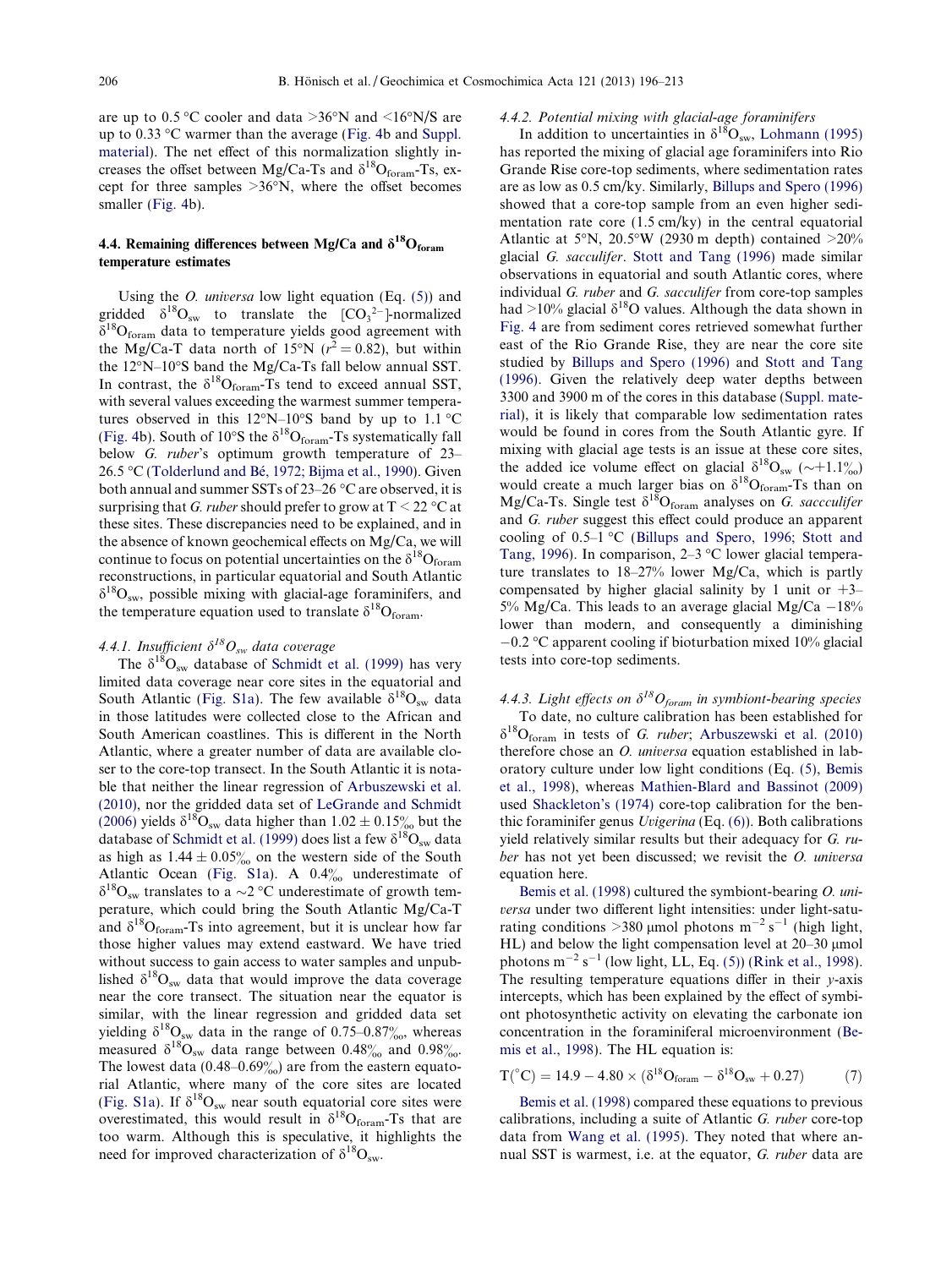best described by the HL equation, and where annual SST  $\leq$ 25 °C, G. ruber data are better described by the LL equation. Similarly, [Thunell et al. \(1999\)](#page-16-0) found good agreement between the HL equation and G. ruber collected from sediment trap material in the Guaymas Basin, Gulf of California. We therefore decided to investigate potential differences in surface-ocean light intensity across the latitudinal transect.

Using the Giovanni online data system of the Goddard Earth Sciences Data and Information Services Center [\(http://disc.sci.gsfc.nasa.gov/giovanni/overview/index.html\)](http://disc.sci.gsfc.nasa.gov/giovanni/overview/index.html) to read local photosynthetic active radiation (PAR) and diffuse light attenuation coefficients at 490 nm from SeaWIFS annual data, we determined light intensity at 20 and 60 m water depth at each core site [\(Fig. S2, Suppl.](#page-14-0) [material\)](#page-14-0). Whereas light intensity at 20 m exceeds 200 µmol photons  $m^{-2} s^{-1}$  at all latitudes, light intensity at 60 m water depth falls below 50 µmol photons  $m^{-2} s^{-1}$  near the equator. Following photosynthesis measurements by [Jørgensen et al. \(1985\)](#page-15-0) and [Rink et al. \(1998\),](#page-16-0) any light level  $>$ 150 µmol photons m<sup>-2</sup> s<sup>-1</sup> exceeds light saturation of the symbiont populations associated with O. universa and G. sacculifer and would thus suggest using the HL equation, whereas any light level  $\leq$ 50 µmol photons m $^{-2}$  s $^{-1}$  falls near or below light saturation and thus would suggest using the LL equation. Based on this light regime, one would predict the HL equation should produce the best temperature estimates everywhere except for the equator, where using the LL equation should yield better estimates. However, applying the HL equation to extratropical samples yields  $\delta^{18}O_{\text{foram}}$ -Ts that fall below the optimum growth temperature of G. ruber and even further below Mg/Ca-Ts [\(Fig. 4](#page-8-0)c). Assigning the use of the HL and LL equations to samples based on irradiance levels therefore clearly leads to results that are difficult to reconcile (see also [Wang et al., 1995;](#page-16-0) [Thunell et al., 1999\)](#page-16-0). Unfortunately, no such light experiments are available for G. ruber. However, applying the O. universa HL equation to the equatorial G. ruber samples decreases  $\delta^{18}O_{\text{form}}$ -Ts by 1.6 °C and improves the agreement with Mg/Ca [\(Fig. 5](#page-9-0)c). Because the latitudinal light regime provides no support for the use of the HL equation near the equator, we looked for alternative clues as to why application of an equation with a lower y-intercept (i.e. the HL equation) may be warranted at low latitudes.

## 4.4.4. Size effects on  $\delta^{18}O_{foram}$  in G. ruber

Here we focus on the  $250-355 \mu m$  size fraction chosen by [Arbuszewski et al. \(2010\)](#page-15-0) for foraminiferal sampling. In a recent test-size study on G. ruber in the Gulf of Mexico, [Richey et al. \(2012\)](#page-16-0) observed a linear decrease in  $\delta^{18}O_{\text{form}}$ with test size that translates to a  $+0.7-1.2$  °C temperature bias per 100  $\mu$ m size increase. In contrast, the Mg/Ca ratio of G. ruber is constant in small tests and only increased in tests larger than 355 µm diameter, for which the inferred temperature bias is only half as large as in  $\delta^{18}O_{\text{form}}$ . Similar observations have been reported by [Elderfield et al.](#page-15-0) [\(2002\)](#page-15-0), but they observed a gradual increase in both proxies with test size. It is not clear what causes these compositionsize relationships but differences in depth habitat and/or seasonal occurrence are likely candidates ([Spero et al.,](#page-16-0)

2003; Hönisch and Hemming, 2004; Richey et al., 2012). Importantly, [Spero and Lea \(1993\)](#page-16-0) observed that the symbiont-bearing G. sacculifer grows larger tests with increasing light levels, suggesting that the size effect observed by [Richey et al. \(2012\)](#page-16-0) may also be related to light levels and that the use of the HL temperature equation on  $\delta^{18}O_{\text{form}}$ in larger G. ruber may be more appropriate.

Given the relatively wide size range studied by [Arbu](#page-15-0)[szewski et al. \(2010\)](#page-15-0) and the higher G. ruber growth rates observed under optimal growth conditions ([Bijma et al.,](#page-15-0) [1990\)](#page-15-0), we investigated whether the size distribution within the  $250-355 \mu m$  fraction varies along the Atlantic core transect. We selected four core-top samples from Arbuszewski's Atlantic transect, covering 1–40°N, and measured the average sizes of 30 randomly selected G. ruber (sensu stricto) tests under a microscope. Although it should be noted that the original size distribution may have been slightly different from ours (the samples are now already depleted in G. ruber tests), tests from equatorial regions are on average 80 µm larger compared to higher latitudes [\(Fig. S3\)](#page-14-0). This size difference hints at a potential bias in test geochemistry. Comparison with the size effect on  $\delta^{18}O_{\text{form}}$  observed by [Richey et al. \(2012\)](#page-16-0) suggests that this size difference could explain about half or more of the difference between the HL and LL equation, and that the use of the HL equation is more appropriate in the 12"N–10"S band (see also [Thunell et al.,](#page-16-0) [1999\)](#page-16-0). Given these observations we recommend that paleoreconstructions should be based on sieve size ranges that are restricted to 50-µm increments (e.g., 250–300 µm, 300–  $355 \text{ µm}$ , so that any involuntary bias towards selecting the largest tests in a sample is minimized.

## 4.5. Seasonality of G. ruber growth

Our comparison of the Mg/Ca and  $\delta^{18}$ O proxies in the North Atlantic shows that agreement between the two proxies can be improved ( $R^2 = 0.70$ ) if known geochemical proxy sensitivities are applied ([Fig. 6\)](#page-12-0). The benefit of this approach lies in the potential to unravel biological controls that cannot be studied in laboratory culture, where water depth is invariant and foraminiferal reproductive success cannot be quantified. The seasonality of G. ruber growth has been observed with plankton nets at some locations (Tolderlund and Bé, 1972; Watkins et al., 1998), and it can now be corroborated by comparison of core-top proxy temperature estimates with hydrographic observations of mean annual SST ([Fig. 7\)](#page-13-0). The proxy deviation from SST is here expressed as  $\Delta T_{\text{Mg/Ca}} = \text{Mg/Ca-T}$  – SST and  $\Delta T_{\delta^{18}O} = \delta^{18}O_{\text{form}}$ -T – SST and yields up to +5 °C in mid latitudes and  $-3$  °C near the equator. Although assumptions of habitat depth and season were part of our approach to normalize proxy records to common salinity and  $[CO_3^2]$ , the effect of those normalizations is much smaller (<1 °C, [Fig. 4\)](#page-8-0) than the deviation of both  $\Delta T_{Mg}$  $_{\text{Ca}}$  and  $\Delta T_{\delta^{18}O}$  from mean annual SST. Despite remaining differences, we suggest that the agreement between the two proxy records is significant and indicates the seasonal preference of G. ruber for warmer summer months at higher latitudes. A similar seasonal bias for G. ruber Mg/Ca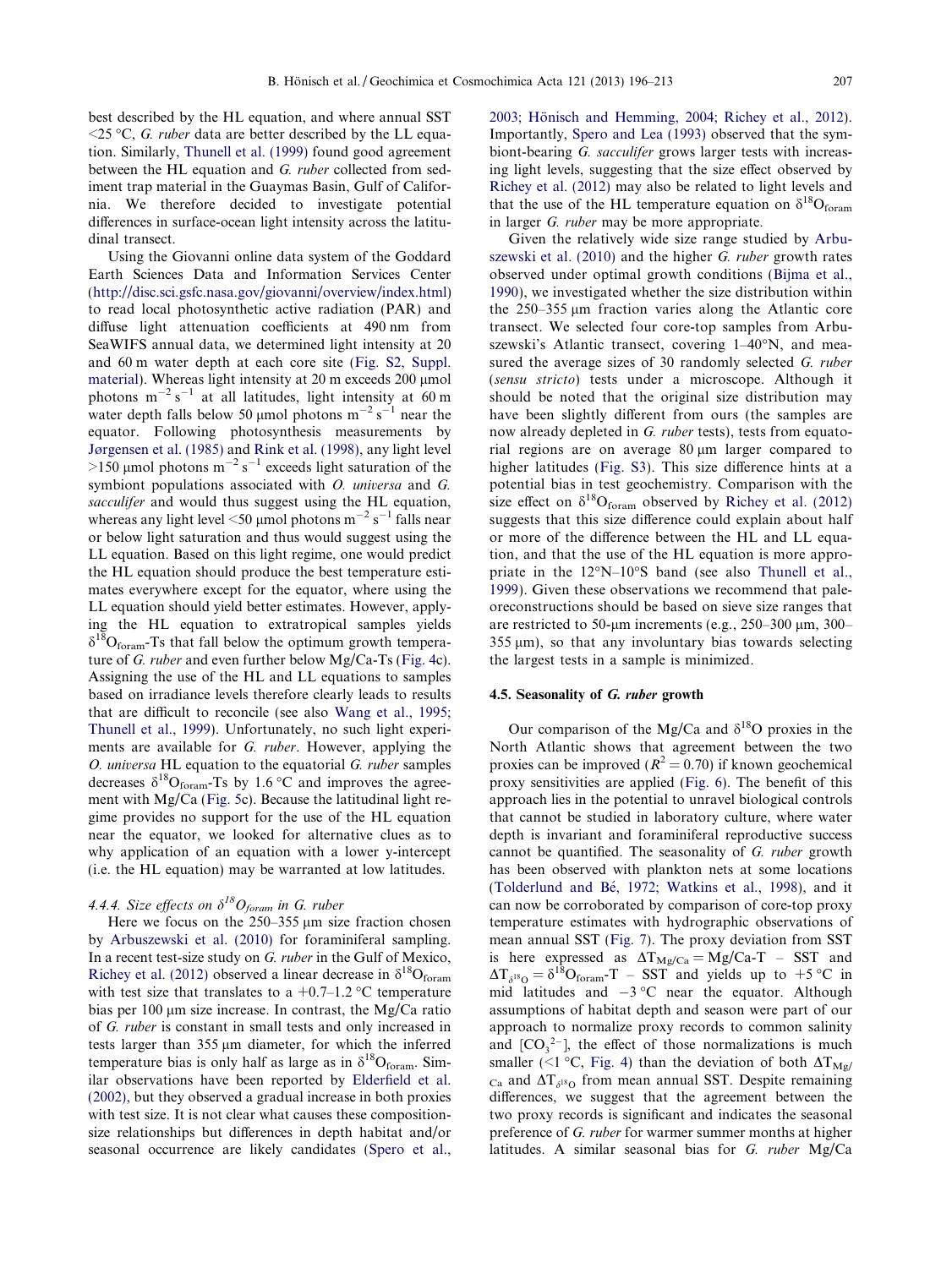temperatures was also proposed for Caribbean fossil assemblages during glacial cycles [\(Schmidt et al., 2006](#page-16-0)).

Near the equator, however, we cannot determine with certainty whether proxy records indicate greater habitat depth, or whether they may be biased by post-depositional dissolution. Applying a dissolution correction only to equatorial samples would further improve the agreement between the Mg/Ca and  $\delta^{18}O_{\text{form}}$  estimates [\(Fig. 4](#page-8-0)d).

## 4.6. Deconvolving  $\delta^{18}O_{\text{form}}$  into temperature and salinity contributions

Paleosalinity estimates have been determined by removing the temperature component from  $\delta^{18}O_{\text{form}}$  records using Mg/Ca-Ts and the ice volume component using global sealevel estimates. Calculated paleo- $\delta^{18}O_{sw}$  are then translated to salinity via a modern  $\delta^{18}O_{sw}$ -salinity relationship (e.g., [Flower et al., 2004; Schmidt et al., 2004; Weldeab](#page-15-0) [et al., 2007](#page-15-0)). Based on the observations made herein, we revisit this approach.

The line of argument applied in this study uses Mg/Ca to estimate foraminiferal growth temperatures, which were then used to determine G. ruber's depth and season of growth. The correlations shown in [Fig. 7](#page-13-0)a and b suggest a stronger relationship with latitude for Mg/Ca-Ts than for  $\delta^{18}O_{\text{form}}$ -Ts. [Fig. 4](#page-8-0)d shows the same differences between the two proxy estimates for individual core sites. We have identified uncertainty in  $\delta^{18}O_{sw}$  and bioturbation as potential sources for uncertainty in the  $\delta^{18}O_{\text{form}}$ -Ts. However, determining which proxy may be biased depends on the approach. If we had used  $\delta^{18}O_{\text{form}}$  instead of Mg/ Ca to determine G. ruber's growth temperature, which is

the approach originally taken by [Arbuszewski et al.](#page-15-0) [\(2010\)](#page-15-0) and [Mathien-Blard and Bassinot \(2009\)](#page-16-0), we would need to search for parameters that could explain deviations of Mg/Ca-Ts from  $\delta^{18}O_{\text{form}}$ -Ts. With our current state of knowledge we cannot identify whether one proxy is more or less biased than the other, as both proxies yield temperatures that are observed in the water column at the respective core sites. [Arbuszewski et al. \(2010\)](#page-15-0) aimed to resolve this issue by performing multi-variate regressions that link mean annual temperature and salinity to Mg/Ca,  $\delta^{18}O_{\text{form}}$ and  $\Delta CO_3^{2-}$ :

Mean annual SST  $(°C) = 16.06 + 4.62<sup>*</sup>ln(Mg/Ca)$  $-3.42^* \delta^{18} \text{O}_{\text{form}} - 0.1^* \Delta \text{CO}_3^2$ <sup>2-</sup>,  $(8)$ Mean annual  $SST = 34.28 + 1.97^* \ln(Mg/Ca)$ 

$$
+ 0.59^* \delta^{18} O_{\text{foram}} \tag{9}
$$

Although the results appear promising when compared to modern hydrographic data, the temperature and salinity sensitivities of Mg/Ca and  $\delta^{18}O_{\text{form}}$  in these regressions do not agree with observations from laboratory cultures (Eqs.  $(0)(0)(0)(0)(1)$ –(7), this study, [Bemis et al., 1998; Lea et al.,](#page-15-0) 1999; Kısakürek et al., 2008), plankton nets [\(Anand et al.,](#page-15-0) [2003\)](#page-15-0) or core-top calibrations [\(Shackleton, 1974; Dekens](#page-16-0) [et al., 2002\)](#page-16-0). Furthermore, because both proxies are used in both regressions, neither proxy may subsequently be used independently to verify the regression's accuracy.

We have tried to reconcile the two proxy estimates, but differences remain (Figs. [4](#page-8-0)d, [6](#page-12-0) and [7](#page-13-0)) that limit the ability to use paired analyses of Mg/Ca and  $\delta^{18}O_{\text{form}}$  to reconstruct past salinity [\(Fig. 8](#page-14-0)). For instance, a  $0.5\%$  under- or



<span id="page-12-0"></span>Fig. 6. Comparison of temperature estimates from Mg/Ca and  $\delta^{18}O_{\text{form}}$  proxies (data from [Fig. 4](#page-8-0)d). The black line describes the linear regression, the cross indicates the relative uncertainty of each data point, which includes the analytical uncertainty of each measurement and of the local  $\delta^{18}O_{\text{seawater}}$  estimate on T<sub>8</sub><sup>18</sup>O. While these estimates are reasonably well aligned, Mg/Ca-Ts are generally elevated compared to  $\delta^{18}O_{\text{foram}}$ -Ts. South Atlantic data (small open symbols) show significantly greater scatter than North Atlantic data (large closed symbols). See text and [Fig. 7](#page-13-0) for comparison of greater uncertainty in South Atlantic  $\delta^{18}O_{\text{form}}$ -Ts compared to Mg/Ca-Ts.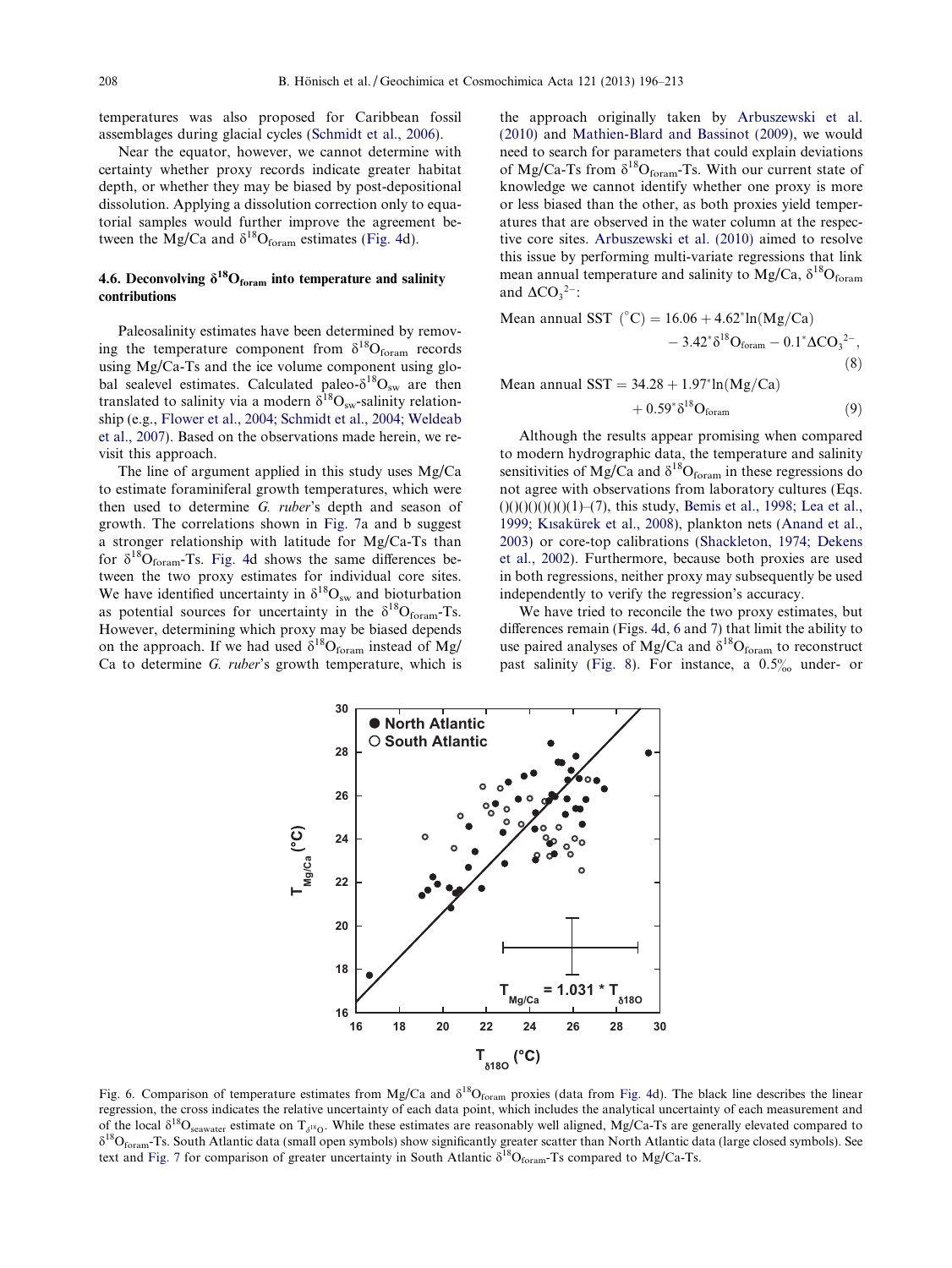

Fig. 7. Deviation of (a) Mg/Ca- and (b)  $\delta^{18}O_{\text{form}}$ -Ts (as shown in [Fig. 4d](#page-8-0)) from mean annual SST versus degree latitude, where the vertical dashed lines indicate perfect agreement. Closed symbols indicate samples from the North Atlantic; open symbols indicate data from the South Atlantic. Triangles are data from [Mathien-Blard and Bassinot \(2009\),](#page-16-0) dots from [Arbuszewski et al. \(2010\)](#page-15-0). The regressions describe data in the North Atlantic only. The overall relationships with latitude are linear and similar in both proxies, suggesting that G. ruber growth is restricted to the warmest season at higher latitudes. If salinity exerted a significant effect on either proxy, the greatest deviation should occur around 15– 35"N/S latitude, which is not the case. Mg/Ca-Ts in the North and South Atlantic follow the same latitudinal trend (a), whereas South Atlantic  $\delta^{18}O_{\text{form}}$ -Ts are significantly more scattered than North Atlantic estimates (b). This observation is likely an expression of the spatially poor  $\delta^{18}O_{sw}$  coverage used to estimate temperature from  $\delta^{18}O_{form}$ .

overestimate in  $\delta^{18}O_{sw}$  could erroneously be interpreted as a local salinity difference of  $\sim$ 2.1 units [\(Fig. 8b](#page-14-0)). Such large uncertainties could inhibit mapping attempts of – for example - last glacial maximum (LGM) salinity changes across entire ocean basins. However,  $\delta^{18}O_{sw}$  estimates in the equatorial region (i.e.  $10^{\circ}$ N– $10^{\circ}$ S) fall closer to observed values than at higher latitudes. This is consistent with [DiNezio and Tierney \(2013\)](#page-15-0), who recently demonstrated that paired analyses of Mg/Ca and  $\delta^{18}O_{\text{form}}$  yield LGM salinity patterns in the Indian Ocean that are consistent with model estimates of how glacial exposure of the Sunda Shelf affects salinity. Furthermore, uncertainties should be reduced for down-core reconstructions at a single site. For example, [Saraswat et al. \(2013\)](#page-16-0) used paired analyses of Mg/Ca and  $\delta^{18}O_{\text{form}}$  to reconstruct deglacial monsoon changes from a sediment core in the southeastern Arabian Sea. Coherency of their reconstruction with Ba/ Ca-based riverine runoff estimates and the Hulu Cave precipitation record affirms the efficacy of the  $\delta^{18}O_{sw}$  approach on this regional scale. Looking at each temperature proxy individually, the glacial-to-interglacial temperature change for tropical surface ocean reconstructions using Mg/Ca (e.g., Lea et al., 2000; Hönisch and Hemming, 2005; Medi[na-Elizalde and Lea, 2010](#page-15-0)),  $\delta^{18}O_{\text{form}}$  (e.g., [Broecker, 1986;](#page-15-0) [Stott and Tang, 1996\)](#page-15-0), foraminiferal assemblages ([CLI-](#page-15-0)[MAP, 1976\)](#page-15-0) and alkenones [\(Bard et al., 1997](#page-15-0)) all yield last glacial temperatures  $1-3$  °C colder than during the Holocene, demonstrating the fundamental agreement between different proxy estimates. While this is encouraging, uncertainties of individual temperature proxies often exceed 1 "C, and large spatial and temporal uncertainties remain in local  $\delta^{18}O_{\rm sw}$  vs. salinity relationships (paragraphs 4.3.1 and 4.4.1). Thus, paleo-salinity estimation should be approached with caution, and possibly only as deviations  $(\Delta)$  between time periods rather than quantitative patterns (e.g., [DiNezio and Tierney, 2013\)](#page-15-0), until the mechanism(s) for these offsets can be resolved.

## 5. CONCLUSIONS

The salinity effect on Mg incorporation observed in laboratory-cultured planktic foraminifers is 3–5% per salinity unit. Because glacial salinity was  $\sim 3\%$  or  $\sim 1$ salinity unit higher compared to the modern ocean, the expected salinity effect on Mg/Ca in glacial foraminifera is an increase of  $3-5\%$  or a  $+0.3-0.5$  °C temperature bias. In comparison, a  $2-3$  °C lower glacial temperature causes glacial Mg/Ca to be  $\sim$ 18–27% lower (e.g., [Lea](#page-15-0) [et al., 1999; Dekens et al., 2002; Anand et al., 2003](#page-15-0)). Consequently, temperature should exert the dominant control on planktic foraminiferal Mg/Ca on glacialto-interglacial timescales.

<span id="page-13-0"></span>We conclude, based on the culture data, that the apparently larger salinity sensitivity inferred from sub-tropical Atlantic core-tops with elevated Mg/Ca data ([Arbuszewski](#page-15-0) [et al., 2010](#page-15-0)) is not a direct effect of salinity. Our alternative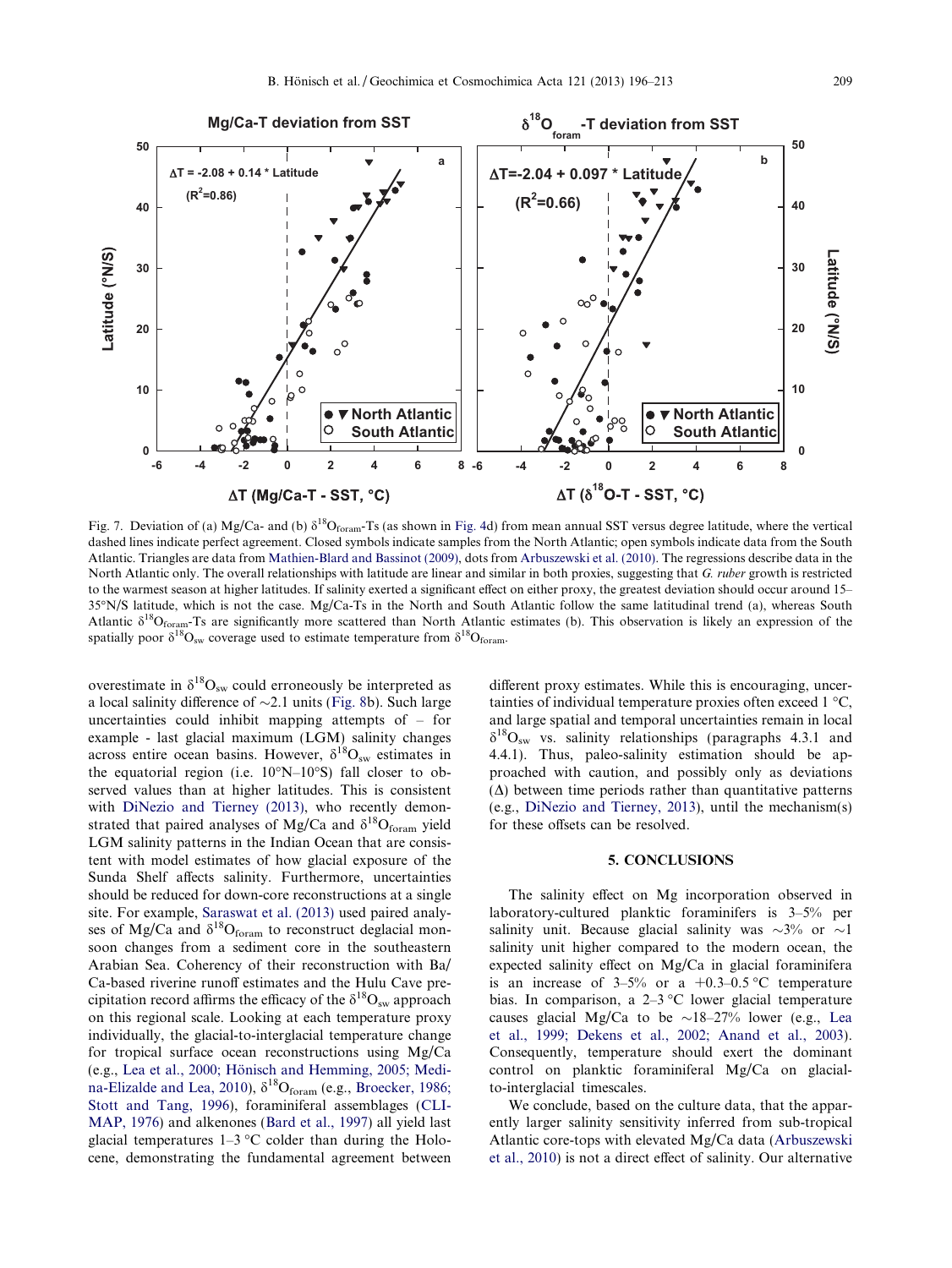

Fig. 8. Deviation of estimated  $\delta^{18}O_{sw}$  from paired Mg/Ca and  $\delta^{18}O_{form}$  compared to observed  $\delta^{18}O_{sw}$ .  $\delta^{18}O_{sw}$  was estimated using Eqs. (5) and (7), where  $\delta^{18}O_{\text{form}}$  is measured and temperature is estimated from Mg/Ca. (a) uses the same constraints as in [Fig. 4](#page-8-0)a, (b) applies all normalizations to Mg/Ca and  $\delta^{18}O_{\text{form}}$  as shown in [Fig. 4d](#page-8-0). Although the amplitude of the deviation is reduced in (b), a 0.5% deviation (dashed lines) translates to a  $\sim$ 2.1 unit bias in estimated salinity. Similar to Figs. [4d](#page-8-0), [6](#page-12-0) and [7b](#page-13-0), the largest deviations occur in the South Atlantic, where  $\delta^{18}O_{\text{form}}$  translates to lower than optimal growth temperatures for G. ruber.

hypothesis is that elevated mid-latitude Mg/Ca is caused by the seasonal preference of G. ruber for warm summer conditions in the mid-latitudes, as opposed to annual average conditions near the equator. This hypothesis is supported by the observation that, after omitting the dissolution correction above 4.4 km and excluding data from cores deeper than 4.4 km or close to undersaturation, Mg/Ca-Ts from Atlantic core-top sediments fall predominantly in the range  $23-27$  °C, which is in good agreement with optimum growth conditions for G. ruber as determined by plankton observations (Tolderlund and Bé, 1972) and culture studies ([Bijma et al., 1990\)](#page-15-0). Our analysis underscores the importance of planktic foraminiferal habitat depth, seasonality and dissolution in controlling observed core-top shell chemistry variability and, by extension, the challenge of interpreting down-core records in terms of changes in mean annual surface conditions.

<span id="page-14-0"></span>Although our assessment reveals a much-improved agreement between Mg/Ca- and  $\delta^{18}O_{\text{form}}$ -Ts compared to earlier studies, some discrepancies remain and their consequences are significant. In particular, reconstructions of surface-ocean salinity using paired  $\delta^{18}O_{\text{form}}$  and Mg/Ca data are subject to substantial uncertainties and potential biases. The analysis presented here offers a testable template for interpreting global compilations of core-top G. ruber Mg/Ca and  $\delta^{18}$ O analyses. To gain greater confidence in such reconstructions, core-top validations like those by [Arbuszewski et al. \(2010\)](#page-15-0) and [Mathien-Blard and Bassinot](#page-16-0) [\(2009\)](#page-16-0) would be greatly enhanced by an expanded database of seasonal and vertical plankton abundance through sediment trap arrays and multiple opening and closing nets, direct assessment of the foraminiferal preservation state and the potential impact of bioturbation on pooled geochemical analyses through individual shell analyses. In general, both

Mg/Ca and  $\delta^{18}O_{\text{form}}$  appear to be reliable indicators of paleotemperatures when seasonality, calcite preservation and uncertainties in modern  $\delta^{18}O_{sw}$  are taken into account. More comprehensive observations of modern  $\delta^{18}O_{sw}$  (spatially and seasonally) are a vital next step towards resolving discrepancies between the two proxies.

#### ACKNOWLEDGMENTS

We thank the members of our culturing team – Kelly Strzepek, Rebecca Norman, Juan Pablo d'Olivo Cordero, Anand Patel, Steve Doo and Lael Vetter, as well as the USC Wrigley Institute for Environmental Studies on Santa Catalina Island and the University of Puerto Rico marine lab on Isla Magueyes for their support. We also thank Tali Babila and Katherine Esswein at Rutgers University, as well as Jimin Yu at Cambridge University for their advice in the laboratory, Joaquim Goes for explaining the Giovanni database and Alexey Kaplan for providing the updated  $\delta^{18}O_{\text{sw}}$  library clone. This research was supported by NSF OCE 07-51764 (BH), OCE 05-50703 (HJS), ARC DP 8800010 (SE), OCE 07-52649 (PdeM), ERC 2010-NEWLOG ADG-267931 (HE) and a Columbia Climate Center Grant (KA and BH).

## APPENDIX A. SUPPLEMENTARY DATA

Supplementary data associated with this article can be found, in the online version, at [http://dx.doi.org/10.1016/](http://dx.doi.org/10.1016/j.gca.2013.07.028) [j.gca.2013.07.028](http://dx.doi.org/10.1016/j.gca.2013.07.028).

#### **REFERENCES**

Allen K. A. and Hönisch B. (2012) The planktic foraminiferal  $B/Ca$ [proxy for seawater carbonate chemistry: A critical evaluation.](http://refhub.elsevier.com/S0016-7037(13)00408-0/h0005) [Earth Planet. Sci. Lett.](http://refhub.elsevier.com/S0016-7037(13)00408-0/h0005) 345–348, 203–211.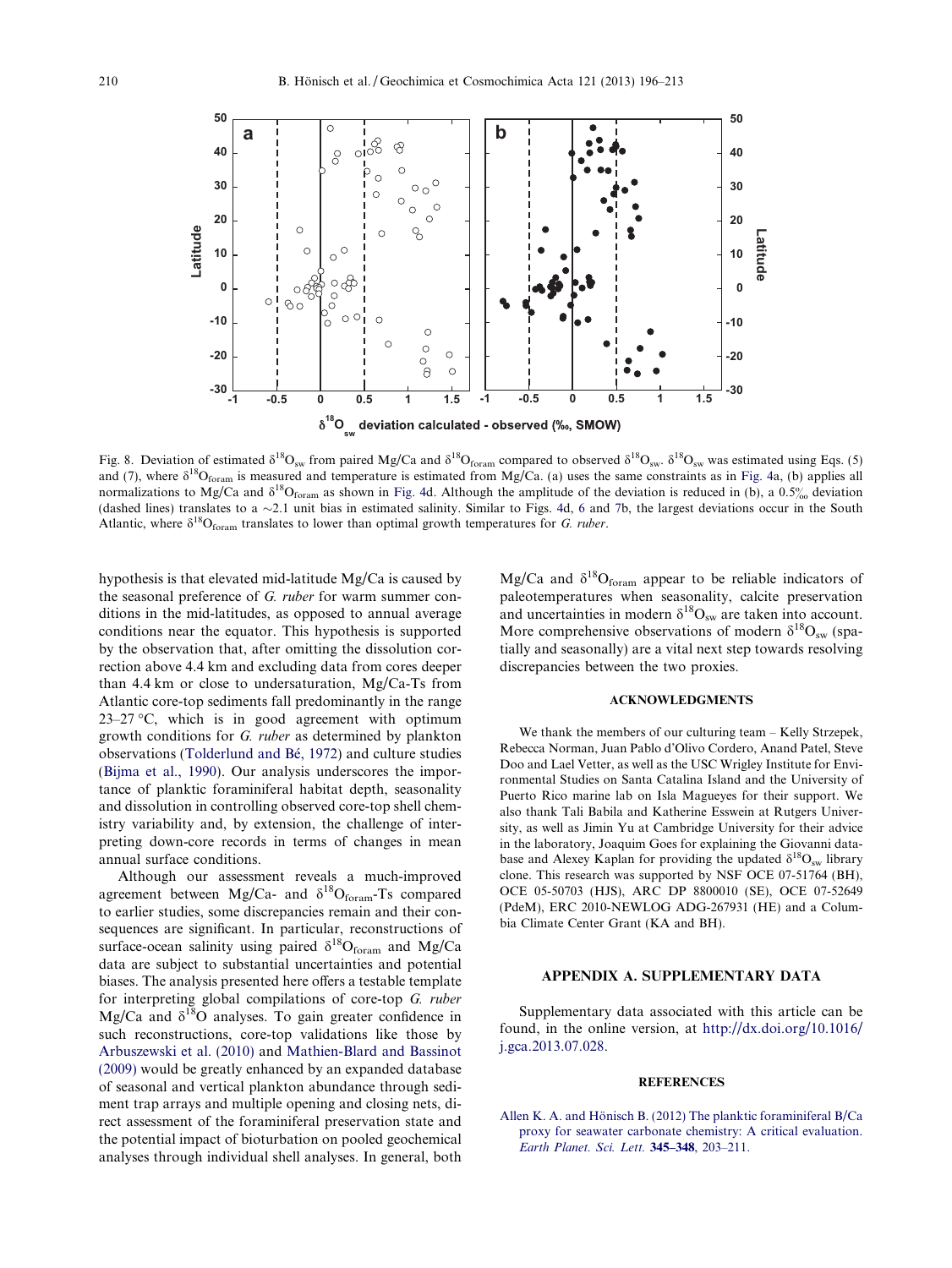- Allen K. A., Hönisch B., Eggins S. M., Yu J. M., Spero H. J. and [Elderfield H. \(2011\) Controls on boron incorporation in](http://refhub.elsevier.com/S0016-7037(13)00408-0/h0010) [cultured tests of the planktic foraminifer](http://refhub.elsevier.com/S0016-7037(13)00408-0/h0010) Orbulina universa. [Earth Planet. Sci. Lett.](http://refhub.elsevier.com/S0016-7037(13)00408-0/h0010) 309, 291–301.
- Allen K. A., Hönisch B., Eggins S. M. and Rosenthal Y. (2012) [Environmental controls on B/Ca in calcite tests of the tropical](http://refhub.elsevier.com/S0016-7037(13)00408-0/h0015) [planktic foraminifer species](http://refhub.elsevier.com/S0016-7037(13)00408-0/h0015) Globigerinoides ruber and Globigerinoides sacculifer. [Earth Planet. Sci. Lett.](http://refhub.elsevier.com/S0016-7037(13)00408-0/h0015) 351–352, 270–280.
- [Anand P., Elderfield H. and Conte M. H. \(2003\) Calibration of](http://refhub.elsevier.com/S0016-7037(13)00408-0/h0020) [Mg/Ca thermometry in planktonic foraminifera from a sedi](http://refhub.elsevier.com/S0016-7037(13)00408-0/h0020)[ment trap time series.](http://refhub.elsevier.com/S0016-7037(13)00408-0/h0020) Paleoceanography 18, 15.
- [Arbuszewski J., deMenocal P., Kaplan A. and Farmer E. C. \(2010\)](http://refhub.elsevier.com/S0016-7037(13)00408-0/h0025) [On the fidelity of shell-derived delta O-18\(seawater\) estimates.](http://refhub.elsevier.com/S0016-7037(13)00408-0/h0025) [Earth Planet. Sci. Lett.](http://refhub.elsevier.com/S0016-7037(13)00408-0/h0025) 300, 185–196.
- [Bard E., Rostek F. and Sonzogni C. \(1997\) Interhemispheric](http://refhub.elsevier.com/S0016-7037(13)00408-0/h0030) [synchrony of the last deglaciation inferred from alkenone](http://refhub.elsevier.com/S0016-7037(13)00408-0/h0030) [palaeothermometry.](http://refhub.elsevier.com/S0016-7037(13)00408-0/h0030) Nature 385, 707–710.
- [Barker S., Greaves M. and Elderfield H. \(2003\) A study of cleaning](http://refhub.elsevier.com/S0016-7037(13)00408-0/h0035) [procedures used for foraminiferal Mg/Ca paleothermometry.](http://refhub.elsevier.com/S0016-7037(13)00408-0/h0035) [Geochem. Geophys. Geosyst.](http://refhub.elsevier.com/S0016-7037(13)00408-0/h0035) 4.
- [Bemis B. E., Spero H. J., Bijma J. and Lea D. W. \(1998\)](http://refhub.elsevier.com/S0016-7037(13)00408-0/h0040) [Reevaluation of the oxygen isotopic composition of planktonic](http://refhub.elsevier.com/S0016-7037(13)00408-0/h0040) [foraminifera: Experimental results and revised paleotempera](http://refhub.elsevier.com/S0016-7037(13)00408-0/h0040)ture equations. [Paleoceanography](http://refhub.elsevier.com/S0016-7037(13)00408-0/h0040) 13, 150–160.
- [Bijma J., Faber, Jr., W. W. and Hemleben C. \(1990\) Temperature](http://refhub.elsevier.com/S0016-7037(13)00408-0/h0045) [and salinity limits for growth and survival of some planktonic](http://refhub.elsevier.com/S0016-7037(13)00408-0/h0045) [foraminifers in laboratory cultures.](http://refhub.elsevier.com/S0016-7037(13)00408-0/h0045) J. Foramin. Res. 20, 95– [116.](http://refhub.elsevier.com/S0016-7037(13)00408-0/h0045)
- Bijma J., Spero H. J., Lea D. W. (1998). Oceanic carbonate chemistry and foraminiferal isotopes: New laboratory results. In Sixth International Conference on Paleoceanography.
- [Bijma J., Spero H. J. and Lea D. W. \(1999\) Reassessing](http://refhub.elsevier.com/S0016-7037(13)00408-0/h0050) [foraminiferal stable isotope geochemistry: Impact of the oce](http://refhub.elsevier.com/S0016-7037(13)00408-0/h0050)[anic carbonate system \(experimental results\). In](http://refhub.elsevier.com/S0016-7037(13)00408-0/h0050) Use of Proxies [in Paleoceanography: Examples from the South Atlantic](http://refhub.elsevier.com/S0016-7037(13)00408-0/h0050) (eds. G. [Fischer and G. Wefer\). Springer-Verlag, Berlin, Heidelberg, pp.](http://refhub.elsevier.com/S0016-7037(13)00408-0/h0050) [489–512](http://refhub.elsevier.com/S0016-7037(13)00408-0/h0050).
- [Billups K. and Spero H. J. \(1996\) Reconstructing the stable isotope](http://refhub.elsevier.com/S0016-7037(13)00408-0/h0055) [geochemistry and paleotemperatures of the equatorial Atlantic](http://refhub.elsevier.com/S0016-7037(13)00408-0/h0055) [during the last 150,000 years: Results from individual foram](http://refhub.elsevier.com/S0016-7037(13)00408-0/h0055)inifera. [Paleoceanography](http://refhub.elsevier.com/S0016-7037(13)00408-0/h0055) 11, 217–238.
- [Boyle E. A. and Keigwin L. D. \(1985\) Comparison of Atlantic and](http://refhub.elsevier.com/S0016-7037(13)00408-0/h0060) [Pacific paleochemical records for the last 215,000 years:](http://refhub.elsevier.com/S0016-7037(13)00408-0/h0060) [Changes in deep ocean circulation and chemical inventories.](http://refhub.elsevier.com/S0016-7037(13)00408-0/h0060) [Earth Planet. Sci. Lett.](http://refhub.elsevier.com/S0016-7037(13)00408-0/h0060) 76, 135–150.
- [Broecker W. S. \(1986\) Oxygen isotope constraints on surface ocean](http://refhub.elsevier.com/S0016-7037(13)00408-0/h0065) [temperatures.](http://refhub.elsevier.com/S0016-7037(13)00408-0/h0065) Quat. Res. 26, 121-134.
- [Brown S. and Elderfield H. \(1996\) Variations in Mg/Ca and Sr/Ca](http://refhub.elsevier.com/S0016-7037(13)00408-0/h0070) [ratios of planktonic foraminifera caused by postdepositional](http://refhub.elsevier.com/S0016-7037(13)00408-0/h0070) [dissolution: Evidence of shallow Mg-dependent dissolution.](http://refhub.elsevier.com/S0016-7037(13)00408-0/h0070) [Paleoceanography](http://refhub.elsevier.com/S0016-7037(13)00408-0/h0070) 11, 543–551.
- [Chave K. E. \(1954\) Aspects of the biogeochemistry of magnesium](http://refhub.elsevier.com/S0016-7037(13)00408-0/h0075) [1. Calcareous marine organisms.](http://refhub.elsevier.com/S0016-7037(13)00408-0/h0075) J. Geol. 62, 266–283.
- [CLIMAP \(1976\) The surface of the ice-age earth.](http://refhub.elsevier.com/S0016-7037(13)00408-0/h0080) Science 191, [1131–1137.](http://refhub.elsevier.com/S0016-7037(13)00408-0/h0080)
- Dekens P. S., Lea D. W., Pak D. K. and Spero H. J. (2002) Core top calibration of Mg/Ca in tropical foraminifera: Refining paleotemperature estimation. Geochem. Geophys. Geosyst. 3. <http://dx.doi.org/10.1029/2001GC000200>.
- [Deuser W. G. \(1987\) Seasonal variations in isotopic composition](http://refhub.elsevier.com/S0016-7037(13)00408-0/h0090) [and deep-water fluxes of the tests of perennially abundant](http://refhub.elsevier.com/S0016-7037(13)00408-0/h0090) [planktonic foraminifera in the Sargasso Sea – Results from](http://refhub.elsevier.com/S0016-7037(13)00408-0/h0090) [sediment-trap collections and their paleoceanographic signifi](http://refhub.elsevier.com/S0016-7037(13)00408-0/h0090)cance. [J. Foramin. Res.](http://refhub.elsevier.com/S0016-7037(13)00408-0/h0090) 17, 14–27.
- <span id="page-15-0"></span>DiNezio P.N. and Tierney J.E. (2013) The effect of sea level on glacial Indo-Pacific climate, Nature Geoscience 6, 485–491.
- Dueñas-Bohórquez A., da Rocha R. E., Kuroyanagi A., de Nooijer [L. J., Bijma J. and Reichart G. J. \(2011\) Interindividual](http://refhub.elsevier.com/S0016-7037(13)00408-0/h0095) [variability and ontogenetic effects on Mg and Sr incorporation](http://refhub.elsevier.com/S0016-7037(13)00408-0/h0095) [in the planktonic foraminifer](http://refhub.elsevier.com/S0016-7037(13)00408-0/h0095) Globigerinoides sacculifer. Geo[chim. Cosmochim. Acta](http://refhub.elsevier.com/S0016-7037(13)00408-0/h0095) 75, 520–532.
- [Dyez K. A. and Ravelo A. C. \(2013\) Late Pleistocene tropical](http://refhub.elsevier.com/S0016-7037(13)00408-0/h0100) [Pacific temperature sensitivity to radiative greenhouse gas](http://refhub.elsevier.com/S0016-7037(13)00408-0/h0100) forcing. [Geology](http://refhub.elsevier.com/S0016-7037(13)00408-0/h0100) 41, 23–26.
- Elderfield H., Vautravers M. and Cooper M. (2002) The relationship between shell size and Mg/Ca, Sr/Ca,  $\delta^{18}O$ , and  $\delta^{13}C$  of species of planktonic foraminifera. Geochem. Geophys. Geosyst. 3. [http://dx.doi.org/10.1029/2001GC000194.](http://dx.doi.org/10.1029/2001GC000194)
- [Fairbanks R. G., Wiebe P. H. and Be A. W. H. \(1980\) Vertical](http://refhub.elsevier.com/S0016-7037(13)00408-0/h0110) [distribution and isotopic composition of living planktonic](http://refhub.elsevier.com/S0016-7037(13)00408-0/h0110) [foraminifera in the western North Atlantic.](http://refhub.elsevier.com/S0016-7037(13)00408-0/h0110) Science 207, 61–63.
- [Ferguson J. E., Henderson G. M., Kucera M. and Rickaby R. E.](http://refhub.elsevier.com/S0016-7037(13)00408-0/h0115) [M. \(2008\) Systematic change of foraminiferal Mg/Ca ratios](http://refhub.elsevier.com/S0016-7037(13)00408-0/h0115) [across a strong salinity gradient.](http://refhub.elsevier.com/S0016-7037(13)00408-0/h0115) Earth Planet. Sci. Lett. 265, [153–166.](http://refhub.elsevier.com/S0016-7037(13)00408-0/h0115)
- [Flower B. P., Hastings D. W., Hill H. W. and Quinn T. M. \(2004\)](http://refhub.elsevier.com/S0016-7037(13)00408-0/h0120) [Phasing of deglacial warming and laurentide ice sheet meltwater](http://refhub.elsevier.com/S0016-7037(13)00408-0/h0120) [in the Gulf of Mexico.](http://refhub.elsevier.com/S0016-7037(13)00408-0/h0120) Geology 32, 597–600.
- Hönisch B. and Hemming N. G. (2004) Ground-truthing the boron isotope paleo-pH proxy in planktonic foraminifera shells: Partial dissolution and shell size effects. Paleoceanography 19. [http://dx.doi.org/10.1029/2004PA001026.](http://dx.doi.org/10.1029/2004PA001026)
- Hönisch B. and Hemming N. G. (2005) Surface ocean pH response to variations in  $pCO<sub>2</sub>$  [through two full glacial cycles.](http://refhub.elsevier.com/S0016-7037(13)00408-0/h0130) Earth [Planet. Sci. Lett.](http://refhub.elsevier.com/S0016-7037(13)00408-0/h0130) 236, 305–314.
- [Hoogakker B. A. A., Klinkhammer G. P., Elderfield H., Rohling](http://refhub.elsevier.com/S0016-7037(13)00408-0/h0135) [E. J. and Hayward C. \(2009\) Mg/Ca paleothermometry in high](http://refhub.elsevier.com/S0016-7037(13)00408-0/h0135) salinity environments. [Earth Planet. Sci. Lett.](http://refhub.elsevier.com/S0016-7037(13)00408-0/h0135) 284, 583-589.
- [Jørgensen B. B., Erez J., Revsbech N. P. and Cohen Y. \(1985\)](http://refhub.elsevier.com/S0016-7037(13)00408-0/h0140) [Symbiotic photosynthesis in a planktonic foraminiferan,](http://refhub.elsevier.com/S0016-7037(13)00408-0/h0140) Globigerinoides sacculifer [\(Brady\), studied with microelectrodes.](http://refhub.elsevier.com/S0016-7037(13)00408-0/h0140) [Limnol. Oceanogr.](http://refhub.elsevier.com/S0016-7037(13)00408-0/h0140) 30, 1253–1267.
- Key R. M., Kozyr A., Sabine C. L., Lee K., Wanninkhof R., Bullister J. L., Feely R. A., Millero F. J., Mordy C. and Peng T.-H. (2004) A global ocean carbon climatology: Results from GLODAP. Global Biogeochem. Cycles 18. [http://dx.doi.org/](http://dx.doi.org/10.1029/2004GB002247) [10.1029/2004GB002247.](http://dx.doi.org/10.1029/2004GB002247)
- Kısakürek B., Eisenhauer A., Böhm F., Garbe-Schönberg D. and [Erez J. \(2008\) Controls on shell Mg/Ca and Sr/Ca in cultured](http://refhub.elsevier.com/S0016-7037(13)00408-0/h0150) [planktonic foraminiferan,](http://refhub.elsevier.com/S0016-7037(13)00408-0/h0150) Globigerinoides ruber (white). Earth [Planet. Sci. Lett.](http://refhub.elsevier.com/S0016-7037(13)00408-0/h0150) 273, 260–269.
- [Koziol A. M. and Newton R. C. \(1995\) Experimental determina](http://refhub.elsevier.com/S0016-7037(13)00408-0/h0155)[tion of the reactions magnesite plus quartz equals enstatite plus](http://refhub.elsevier.com/S0016-7037(13)00408-0/h0155)  $CO<sub>2</sub>$  and magnesite equals periclase plus  $CO<sub>2</sub>$ , and enthalpies of [formation of enstatite and magnesite.](http://refhub.elsevier.com/S0016-7037(13)00408-0/h0155) Am. Mineral. 80, 1252– [1260.](http://refhub.elsevier.com/S0016-7037(13)00408-0/h0155)
- [Lea D. W., Mashiotta T. A. and Spero H. J. \(1999\) Controls on](http://refhub.elsevier.com/S0016-7037(13)00408-0/h0160) [magnesium and strontium uptake in planktonic foraminifera](http://refhub.elsevier.com/S0016-7037(13)00408-0/h0160) [determined by live culturing.](http://refhub.elsevier.com/S0016-7037(13)00408-0/h0160) Geochim. Cosmochim. Acta 63, [2369–2379.](http://refhub.elsevier.com/S0016-7037(13)00408-0/h0160)
- [Lea D. W., Pak D. K. and Spero H. J. \(2000\) Climate impact of](http://refhub.elsevier.com/S0016-7037(13)00408-0/h0165) [late quaternary equatorial Pacific sea surface temperature](http://refhub.elsevier.com/S0016-7037(13)00408-0/h0165) variations. Science 289[, 1719–1724.](http://refhub.elsevier.com/S0016-7037(13)00408-0/h0165)
- [LeGrande A. N. and Schmidt G. A. \(2006\) Global gridded data set](http://refhub.elsevier.com/S0016-7037(13)00408-0/h0170) [of the oxygen isotopic composition of seawater.](http://refhub.elsevier.com/S0016-7037(13)00408-0/h0170) Geophys. Res. [Lett.](http://refhub.elsevier.com/S0016-7037(13)00408-0/h0170) 33.
- [Lohmann G. P. \(1995\) A model for variation in the chemistry of](http://refhub.elsevier.com/S0016-7037(13)00408-0/h0175) [planktonic foraminifera due to secondary calcification and](http://refhub.elsevier.com/S0016-7037(13)00408-0/h0175) [selective dissolution.](http://refhub.elsevier.com/S0016-7037(13)00408-0/h0175) Paleoceanography 10, 445-457.
- [Lorens R. B., Williams D. F. and Bender M. L. \(1977\) The early](http://refhub.elsevier.com/S0016-7037(13)00408-0/h0180) [nonstructural diagenesis of foraminiferal calcite.](http://refhub.elsevier.com/S0016-7037(13)00408-0/h0180) J. Sediment. Petrol.[, 1602–1609.](http://refhub.elsevier.com/S0016-7037(13)00408-0/h0180)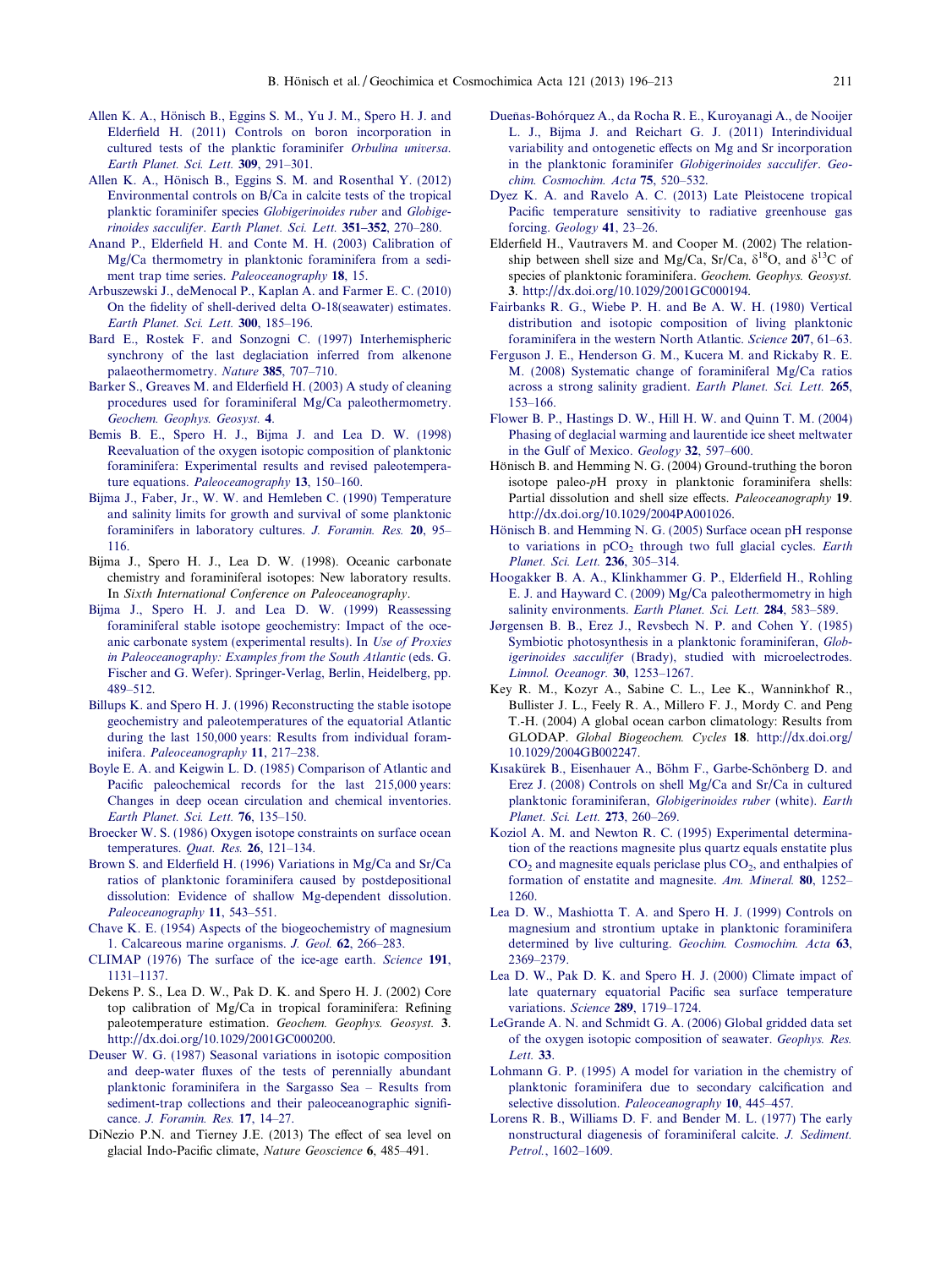- [Mathien-Blard E. and Bassinot F. \(2009\) Salinity bias on the](http://refhub.elsevier.com/S0016-7037(13)00408-0/h0185) [foraminifera Mg/Ca thermometry: Correction procedure and](http://refhub.elsevier.com/S0016-7037(13)00408-0/h0185) [implications for past ocean hydrographic reconstructions.](http://refhub.elsevier.com/S0016-7037(13)00408-0/h0185) [Geochem. Geophys. Geosyst.](http://refhub.elsevier.com/S0016-7037(13)00408-0/h0185) 10, Q12011.
- [McCrea J. M. \(1950\) On the isotopic chemistry of carbonates and a](http://refhub.elsevier.com/S0016-7037(13)00408-0/h0190) [paleotemperature scale.](http://refhub.elsevier.com/S0016-7037(13)00408-0/h0190) J. Chem. Phys. 18, 849–857.
- [Medina-Elizalde M. and Lea D. W. \(2010\) Late Pliocene equatorial](http://refhub.elsevier.com/S0016-7037(13)00408-0/h0195) Pacific. [Paleoceanography](http://refhub.elsevier.com/S0016-7037(13)00408-0/h0195) 25, PA2208.
- [Mucci A. \(1987\) Influence of temperature on the composition of](http://refhub.elsevier.com/S0016-7037(13)00408-0/h0200) [magnesian calcite overgrowths precipitated from seawater.](http://refhub.elsevier.com/S0016-7037(13)00408-0/h0200) [Geochim. Cosmochim. Acta](http://refhub.elsevier.com/S0016-7037(13)00408-0/h0200) 51, 1977–1984.
- [Mulitza S., Wolff](http://refhub.elsevier.com/S0016-7037(13)00408-0/h0205) T., Pätzold, J.r., [Hale W. and Wefer G. \(1998\)](http://refhub.elsevier.com/S0016-7037(13)00408-0/h0205) [Temperature sensitivity of planktic foraminifera and its](http://refhub.elsevier.com/S0016-7037(13)00408-0/h0205) [influence on the oxygen isotope record.](http://refhub.elsevier.com/S0016-7037(13)00408-0/h0205) Mar. Micropaleontol. 33[, 223–240.](http://refhub.elsevier.com/S0016-7037(13)00408-0/h0205)
- Nürnberg D., Bijma J. and Hemleben C. (1996) Assessing the [reliability of magnesium in foraminiferal calcite as a proxy for](http://refhub.elsevier.com/S0016-7037(13)00408-0/h0210) water mass temperatures. [Geochim. Cosmochim. Acta](http://refhub.elsevier.com/S0016-7037(13)00408-0/h0210), 803– [814.](http://refhub.elsevier.com/S0016-7037(13)00408-0/h0210)
- [O'Neil J. R., Clayton R. N. and Mayeda T. K. \(1969\) Oxygen](http://refhub.elsevier.com/S0016-7037(13)00408-0/h0215) [isotope fractionation in divalent metal carbonates.](http://refhub.elsevier.com/S0016-7037(13)00408-0/h0215) J. Chem. Phys.[, 5547–5558.](http://refhub.elsevier.com/S0016-7037(13)00408-0/h0215)
- [Oomori T., Kaneshima H., Maezato Y. and Kitano Y. \(1987\)](http://refhub.elsevier.com/S0016-7037(13)00408-0/h0220) [Distribution](http://refhub.elsevier.com/S0016-7037(13)00408-0/h0220) [coefficient](http://refhub.elsevier.com/S0016-7037(13)00408-0/h0220) [of](http://refhub.elsevier.com/S0016-7037(13)00408-0/h0220)  $Mg^{2+}$  [ions between calcite and](http://refhub.elsevier.com/S0016-7037(13)00408-0/h0220) [solution at 10–50](http://refhub.elsevier.com/S0016-7037(13)00408-0/h0220) "C. Mar. Chem. 20, 327–336.
- [Pak D. K., Lea D. W. and Kennett J. P. \(2004\) Seasonal and](http://refhub.elsevier.com/S0016-7037(13)00408-0/h0225) [interannual variation in Santa Barbara Basin water tempera](http://refhub.elsevier.com/S0016-7037(13)00408-0/h0225)[tures observed in sediment trap foraminiferal Mg/Ca.](http://refhub.elsevier.com/S0016-7037(13)00408-0/h0225) Geochem. [Geophys. Geosyst.](http://refhub.elsevier.com/S0016-7037(13)00408-0/h0225) 5, Q12008.
- [Peeters F. J. C., Brummer G.-J. A. and Ganssen G. \(2002\) The](http://refhub.elsevier.com/S0016-7037(13)00408-0/h0230) [effect of upwelling on the distribution and stable isotope](http://refhub.elsevier.com/S0016-7037(13)00408-0/h0230) [composition of Globigerina bulloides and](http://refhub.elsevier.com/S0016-7037(13)00408-0/h0230) Globigerinoides ruber [\(planktic foraminifera\) in modern surface waters of the NW](http://refhub.elsevier.com/S0016-7037(13)00408-0/h0230) Arabian Sea. [Global Planet. Change](http://refhub.elsevier.com/S0016-7037(13)00408-0/h0230) 34, 269–291.
- Regenberg M., Nürnberg D., Steph S., Groeneveld J., Garbe-Schönberg D., Tiedemann R. and Dullo W.-C. (2006) Assessing [the effect of dissolution on planktonic foraminiferal Mg/Ca](http://refhub.elsevier.com/S0016-7037(13)00408-0/h0235) [ratios: Evidence from Caribbean core tops.](http://refhub.elsevier.com/S0016-7037(13)00408-0/h0235) Geochem. Geophys. [Geosyst.](http://refhub.elsevier.com/S0016-7037(13)00408-0/h0235) 7.
- [Richey J. N., Poore R. Z., Flower B. P. and Hollander D. J. \(2012\)](http://refhub.elsevier.com/S0016-7037(13)00408-0/h0240) [Ecological controls on the shell geochemistry of pink and white](http://refhub.elsevier.com/S0016-7037(13)00408-0/h0240) Globigerinoides ruber [in the northern Gulf of Mexico: Implica](http://refhub.elsevier.com/S0016-7037(13)00408-0/h0240)[tions for paleoceanographic reconstruction.](http://refhub.elsevier.com/S0016-7037(13)00408-0/h0240) Mar. Micropaleontol. 82–83[, 28–37.](http://refhub.elsevier.com/S0016-7037(13)00408-0/h0240)
- Rink S., Kühl M., Bijma J. and Spero H. J. (1998) Microsensor [studies of photosynthesis and respiration in the symbiotic](http://refhub.elsevier.com/S0016-7037(13)00408-0/h0245) foraminifer [Orbulina universa](http://refhub.elsevier.com/S0016-7037(13)00408-0/h0245). Mar. Biol. 131, 583–595.
- [Rosenthal Y. and Boyle E. A. \(1993\) Factors controlling the](http://refhub.elsevier.com/S0016-7037(13)00408-0/h0250) [fluoride content of planktonic foraminifera – An evaluation of](http://refhub.elsevier.com/S0016-7037(13)00408-0/h0250) [its paleoceanographic applicability.](http://refhub.elsevier.com/S0016-7037(13)00408-0/h0250) Geochim. Cosmochim. Acta 57[, 335–346.](http://refhub.elsevier.com/S0016-7037(13)00408-0/h0250)
- [Rosenthal Y. and Lohmann G. P. \(2002\) Accurate estimation of](http://refhub.elsevier.com/S0016-7037(13)00408-0/h0255) [sea surface temperatures using dissolution-corrected calibra](http://refhub.elsevier.com/S0016-7037(13)00408-0/h0255)[tions for Mg/Ca paleothermometry.](http://refhub.elsevier.com/S0016-7037(13)00408-0/h0255) Paleoceanography 17, 16-  $11-16-16$ .
- [Rosenthal Y., Lohmann G. P., Lohmann K. C. and Sherell R. M.](http://refhub.elsevier.com/S0016-7037(13)00408-0/h0260) [\(2000\) Incorporation and preservation of Mg in](http://refhub.elsevier.com/S0016-7037(13)00408-0/h0260) Globigerinoides sacculifer[: Implications for reconstructing the temperature and](http://refhub.elsevier.com/S0016-7037(13)00408-0/h0260)  $^{18}O/^{16}O$  of seawater. *[Paleoceanography](http://refhub.elsevier.com/S0016-7037(13)00408-0/h0260)* 15, 135–145.
- Russell A. D., Emerson S., Mix A. C., Nelson B. K. and Lea D. W. (1994). U/Ca in G. sacculifer from Atlantic, Caribbean, and Pacific cores over last 30 kyr. In Ocean Sciences Meeting.
- <span id="page-16-0"></span>Russell A. D., Hönisch B., Spero H. J. and Lea D. W. (2004) [Effects of changes in seawater carbonate ion concentration and](http://refhub.elsevier.com/S0016-7037(13)00408-0/h0265) [temperature on shell U/Ca, Mg/Ca, and Sr/Ca of planktonic](http://refhub.elsevier.com/S0016-7037(13)00408-0/h0265) foraminifera. [Geochim. Cosmochim. Acta](http://refhub.elsevier.com/S0016-7037(13)00408-0/h0265) 68, 4347–4361.
- [Saraswat R., Lea D. W., Nigam R., Mackensen A. and Naik D. K.](http://refhub.elsevier.com/S0016-7037(13)00408-0/h0270) [\(2013\) Deglaciation in the tropical Indian Ocean driven by](http://refhub.elsevier.com/S0016-7037(13)00408-0/h0270) [interplay between the regional monsoon and global telecon](http://refhub.elsevier.com/S0016-7037(13)00408-0/h0270)nections. [Earth Planet. Sci. Lett](http://refhub.elsevier.com/S0016-7037(13)00408-0/h0270) 375, 166–175.
- [Savin S. M. and Douglas R. G. \(1973\) Stable isotope and](http://refhub.elsevier.com/S0016-7037(13)00408-0/h0275) [magnesium geochemistry of recent planktonic foraminifera](http://refhub.elsevier.com/S0016-7037(13)00408-0/h0275) [from the South Pacific.](http://refhub.elsevier.com/S0016-7037(13)00408-0/h0275) Geol. Soc. Am. Bull. 84, 2327–2342.
- Schlitzer R. (2012). Ocean Data View. http://odv.awi.de
- [Schmidt G. A. and Mulitza S. \(2002\) Global calibration of](http://refhub.elsevier.com/S0016-7037(13)00408-0/h0280) [ecological models for planktic foraminifera from coretop](http://refhub.elsevier.com/S0016-7037(13)00408-0/h0280) [carbonate oxygen-18.](http://refhub.elsevier.com/S0016-7037(13)00408-0/h0280) Mar. Micropaleontol. 44, 125–140.
- Schmidt G.A., Bigg G.R. and Rohling E.J. (1999) Global Seawater Oxygen-18 Database.
- [Schmidt M. W., Spero H. J. and Lea D. W. \(2004\) Links between](http://refhub.elsevier.com/S0016-7037(13)00408-0/h0285) [salinity variation in the Caribbean and North Atlantic thermo](http://refhub.elsevier.com/S0016-7037(13)00408-0/h0285)[haline circulation.](http://refhub.elsevier.com/S0016-7037(13)00408-0/h0285) Nature **428**, 160-163.
- [Schmidt M. W., Vautravers M. J. and Spero H. J. \(2006\) Western](http://refhub.elsevier.com/S0016-7037(13)00408-0/h0290) [Caribbean sea surface temperatures during the late Quaternary.](http://refhub.elsevier.com/S0016-7037(13)00408-0/h0290) [Geochem. Geophys. Geosyst.](http://refhub.elsevier.com/S0016-7037(13)00408-0/h0290) 7, 17.
- Shackleton N. J. (1974) [Attainment of isotopic equilibrium between](http://refhub.elsevier.com/S0016-7037(13)00408-0/h0295) [ocean water and benthonic foraminifera genus Uvigerina: Isotopic](http://refhub.elsevier.com/S0016-7037(13)00408-0/h0295) changes in the ocean during the last glacial, Les méthodes quantitatives d'étude des variations du climat au cours du Pleistocène[. Cent. Natl. de la Rech. Sci, Gif-sur Yvette, France,](http://refhub.elsevier.com/S0016-7037(13)00408-0/h0295) [pp. 203–209](http://refhub.elsevier.com/S0016-7037(13)00408-0/h0295).
- [Spero H. J. and Deniro M. J. \(1987\) The influence of symbiont](http://refhub.elsevier.com/S0016-7037(13)00408-0/h0300) [photosynthesis](http://refhub.elsevier.com/S0016-7037(13)00408-0/h0300) [on](http://refhub.elsevier.com/S0016-7037(13)00408-0/h0300) [the](http://refhub.elsevier.com/S0016-7037(13)00408-0/h0300)  $\delta^{18}$ O [and](http://refhub.elsevier.com/S0016-7037(13)00408-0/h0300)  $\delta^{13}$ C values of planktonic [foraminiferal shell calcite.](http://refhub.elsevier.com/S0016-7037(13)00408-0/h0300) Symbiosis 4, 213–228.
- [Spero H. J. and Lea D. W. \(1993\) Intraspecific stable isotope](http://refhub.elsevier.com/S0016-7037(13)00408-0/h0305) [variability in the planktic foraminifera](http://refhub.elsevier.com/S0016-7037(13)00408-0/h0305) Globigerinoides sacculifer[: Results from laboratory experiments.](http://refhub.elsevier.com/S0016-7037(13)00408-0/h0305) Mar. Micropaleontol. 22[, 221–234.](http://refhub.elsevier.com/S0016-7037(13)00408-0/h0305)
- [Spero H. J., Bijma J., Lea D. W. and Bemis B. E. \(1997\) Effect of](http://refhub.elsevier.com/S0016-7037(13)00408-0/h0310) [seawater carbonate concentration on foraminiferal carbon and](http://refhub.elsevier.com/S0016-7037(13)00408-0/h0310) [oxygen isotopes.](http://refhub.elsevier.com/S0016-7037(13)00408-0/h0310) Nature 390, 497–500.
- [Spero H. J., Mielke K. M., Kalve E. M., Lea D. W. and Pak D. K.](http://refhub.elsevier.com/S0016-7037(13)00408-0/h0315) [\(2003\) Multispecies approach to reconstructing eastern equa](http://refhub.elsevier.com/S0016-7037(13)00408-0/h0315)[torial Pacific thermocline hydrography during the past 360 kyr.](http://refhub.elsevier.com/S0016-7037(13)00408-0/h0315) [Paleoceanography](http://refhub.elsevier.com/S0016-7037(13)00408-0/h0315) 18.
- [Stott L. D. and Tang C. M. \(1996\) Reassessment of foraminiferal](http://refhub.elsevier.com/S0016-7037(13)00408-0/h0320)[based tropical sea surface delta O-18 paleotemperatures.](http://refhub.elsevier.com/S0016-7037(13)00408-0/h0320) [Paleoceanography](http://refhub.elsevier.com/S0016-7037(13)00408-0/h0320) 11, 37–56.
- [Thunell R., Tappa E., Pride C. and Kincaid E. \(1999\) Sea-surface](http://refhub.elsevier.com/S0016-7037(13)00408-0/h0325) temperature anomalies associated with the 1997–1998 El Niño [recorded in the oxygen isotope composition of planktonic](http://refhub.elsevier.com/S0016-7037(13)00408-0/h0325) [foraminifera.](http://refhub.elsevier.com/S0016-7037(13)00408-0/h0325) Geology 27, 843–846.
- Tolderlund D. S. and Bé [A. W. H. \(1972\) Seasonal distribution of](http://refhub.elsevier.com/S0016-7037(13)00408-0/h0330) [planktonic foraminifera in the western North Atlantic.](http://refhub.elsevier.com/S0016-7037(13)00408-0/h0330) Micro[paleontology](http://refhub.elsevier.com/S0016-7037(13)00408-0/h0330) 17, 297–329.
- [Urey H. C. \(1947\) The thermodynamic properties of isotopic](http://refhub.elsevier.com/S0016-7037(13)00408-0/h0335) substances. [J. Chem. Soc.](http://refhub.elsevier.com/S0016-7037(13)00408-0/h0335), 562-581.
- [Urey H. C. \(1948\) Oxygen isotopes in nature and in the laboratory.](http://refhub.elsevier.com/S0016-7037(13)00408-0/h0340) Science 108[, 489–496.](http://refhub.elsevier.com/S0016-7037(13)00408-0/h0340)
- [Urey H. C., Lowenstam H. A., Epstein S. and McKinney C. R.](http://refhub.elsevier.com/S0016-7037(13)00408-0/h0345) [\(1951\) Measurement of paleotemperatures and temperatures](http://refhub.elsevier.com/S0016-7037(13)00408-0/h0345) [of the upper Cretaceous of England, Denmark, and the](http://refhub.elsevier.com/S0016-7037(13)00408-0/h0345) [Southeastern United States.](http://refhub.elsevier.com/S0016-7037(13)00408-0/h0345) Bull. Geol. Soc. Am. 62, 399– [416.](http://refhub.elsevier.com/S0016-7037(13)00408-0/h0345)
- [Wang L., Sarnthein M., Duplessy J. C., Erlenkeuser H., Jung S.](http://refhub.elsevier.com/S0016-7037(13)00408-0/h0350) [and Pflaumann U. \(1995\) Paleo sea surface salinities in the low](http://refhub.elsevier.com/S0016-7037(13)00408-0/h0350)[latitude](http://refhub.elsevier.com/S0016-7037(13)00408-0/h0350) [Atlantic:](http://refhub.elsevier.com/S0016-7037(13)00408-0/h0350) [The](http://refhub.elsevier.com/S0016-7037(13)00408-0/h0350)  $\delta^{18}O$  record of [Globigerinoides ruber](http://refhub.elsevier.com/S0016-7037(13)00408-0/h0350) (white). [Paleoceanography](http://refhub.elsevier.com/S0016-7037(13)00408-0/h0350) 10, 749–761.
- [Watkins J. M., Mix A. C. and Wilson J. \(1998\) Living planktic](http://refhub.elsevier.com/S0016-7037(13)00408-0/h0355) [foraminifera in the central tropical Pacific Ocean: Articulating](http://refhub.elsevier.com/S0016-7037(13)00408-0/h0355) [the equatorial 'cold tongue' during La Nina, 1992.](http://refhub.elsevier.com/S0016-7037(13)00408-0/h0355) Mar. [Micropaleontol.](http://refhub.elsevier.com/S0016-7037(13)00408-0/h0355) 33, 157–174.